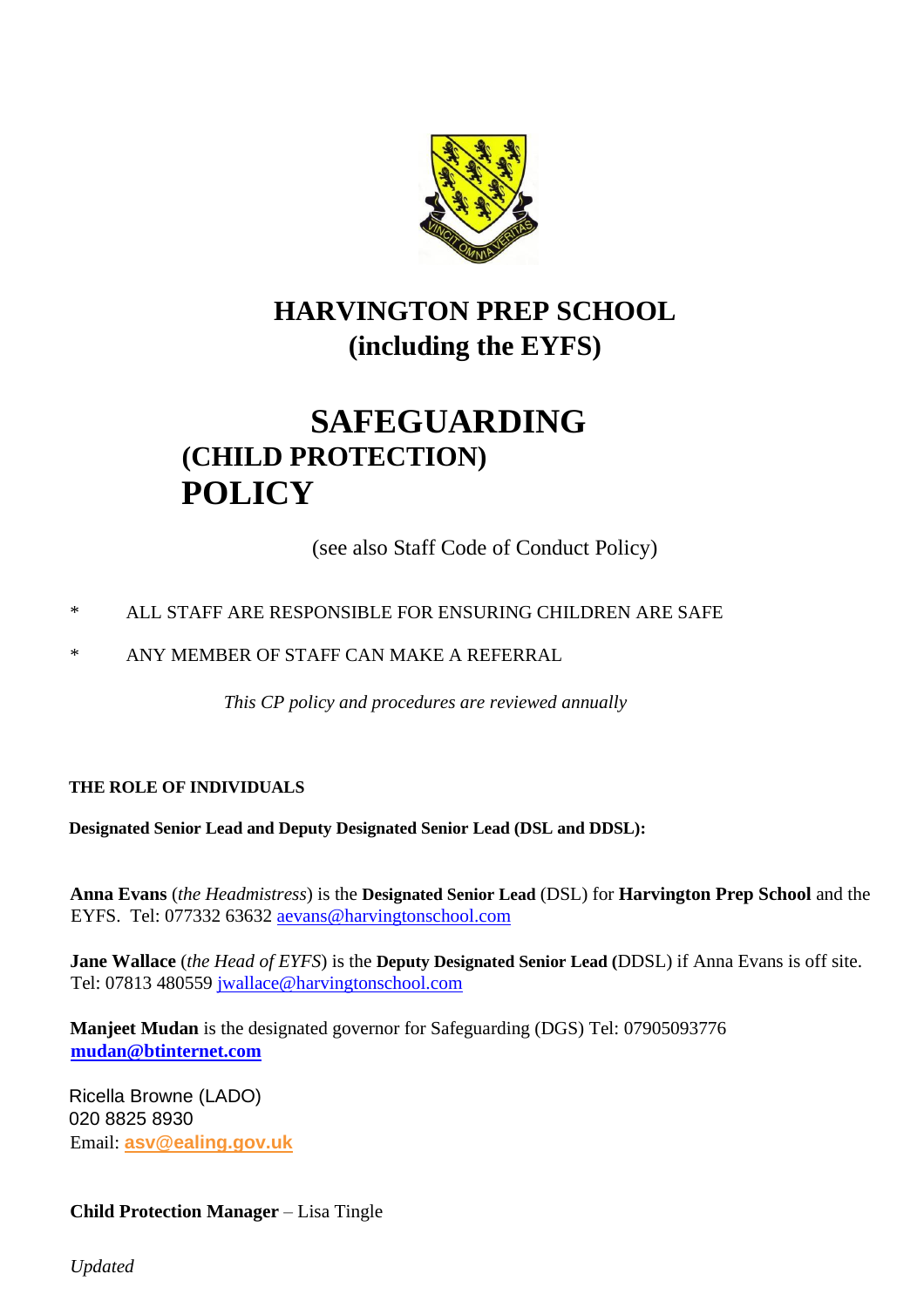Telephone: 020 8825 8155 Email: tinglel@ealing.gov.uk

*– September 2021* 

## EXTERNAL AGENCIES

#### **Ealing**

**Local Area Designated Officer** Paul Andrews (LADO) 020 8825 8930Email: **asv@ealing.gov.uk** Website: https://www.egfl.org.uk/services-children/safeguarding/child-protection/staff-allegations

**Ealing Children's Integrated Response Service (ECIRS): Perceval House, 2<sup>nd</sup> Floor Blue Area, 14-16** Uxbridge Road, Ealing, W5 2HL.Tel: 0208 825 8000 Fax: 020 8825 8000. ecirs@ealing.gov.uk. Website: https://www.egfl.org.uk/services-children/ealing-childrens-integrated-response-service-ecirs-referrals **Family Information Service (FIS): Tel: 020 8825 5588. EHAP@ealing.gov.uk/ Website:**  https://www.egfl.org.uk/services-children/early-help-assessment-and-plan-ehap **Prevent Coordinator:** 020 8825 8895 (Office hours 9am-5pm). For non-emergency local police dial 101 **Child Protection Advisors (CPA):** Ealing Children's Social care advice: 020 8825 8930 **Early Help Assessment and Plan (EHAP):** 020 8825 5588 (Mon-Fri 9-5pm)

From 29<sup>th</sup> Sept 2019 all local authority safeguarding became organised as 'strategic partnership areas'. This has not altered the fact in Ealing that we still refer to ECIRS in the same way as before, but the Ealing Safeguarding Children Partnership with information and guidance can be found at: https://www.ealingfamiliesdirectory.org.uk/kb5/ealing/directory/escb.page?escbchannel=0

**Ealing Service for Children with Additional Needs (ESCAN):** Carmelita House, 21-22 The Mall, Ealing W5 6PJ; 3

## 020 8825 8700; carmelitahouse@nhs.net.

**SAFE 0-18:** Supportive Action for Families in Ealing: 020 8825 7606/ 020 8825 5080 **Frank Jenkinson, School Attendance Service Manager**: 020 8825 5973

## **National**

**Department for Education (DfE) helpline and mailbox**: for non-emergency advice for staff and governors: 020 7340 7264 **Children Missing in Education**: 020 8825 59447 **London Safeguarding Children Board**: www.londonscb.gov.uk **OFSTED:** Piccadilly Gate, Store Street, Manchester, M1 2WD, 0300 123 1231, enquiries@ofsted.gov.uk **NSPCC**: 42 Curtain Road, London, EC2A 2NH, 0808 800 500 **Childline:** 0800 1111

## MULTI-AGENCY CONTACTS:

**Ealing**  Telephone: 020 8825 8364

*Updated September 2021* 2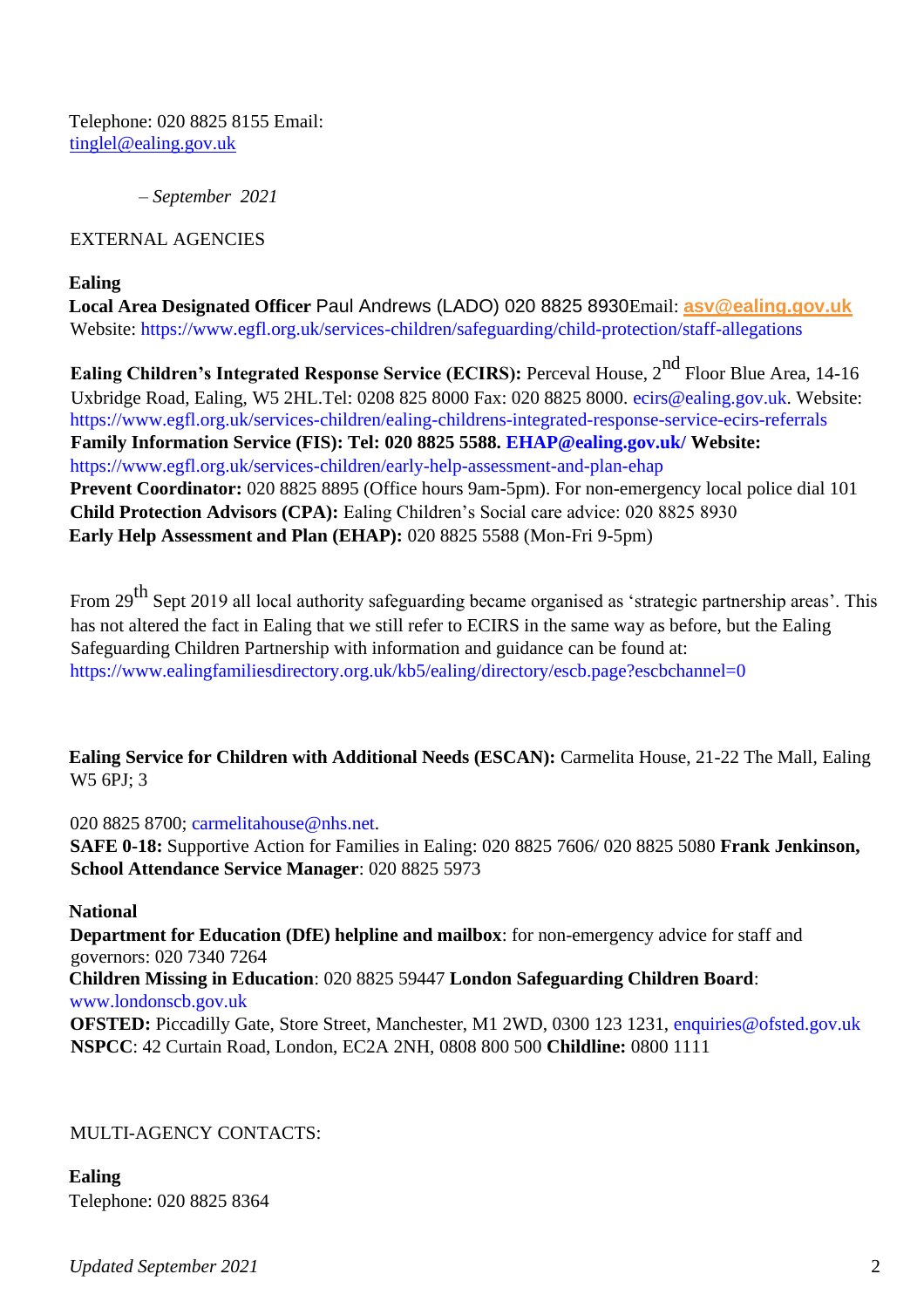#### **Hounslow**

(Isleworth, Heston, Central Hounslow, Brentford and Chiswick Bedfont, Cranford, West Hounslow, Feltham and Hanworth) - 020 8583 6673 / 020 8583 6672

**Richmond** 020 8891 7969

#### **Hammersmith & Fulham** 020 8753 5392

Child Exploitation & Online Protection (CEOP) 0870 000 3344 including use of social media and 'breach of trust' and whistle-blowing procedures.

**Prevent** 101 non emergency police number and DfE dedicated telephone helpline and mailbox for

nonemergency advice for staff and governors: 0207340 7264 and counter-extremism@education.gsi.gov.uk

**Female Genital Mutilation** reporting to local police 020 7230 1212

#### INTRODUCTION:

Harvington Prep School fully recognises its responsibilities for child safeguarding and has followed guidance from the DfE, Ealing Local Authority (LA) and the Independent School's Inspectorate (ISI) in producing this policy. The policy has been developed in line with:

Keeping Children Safe in Education (Sept 2021) (KCSIE) The use of social media for on-line radicalisation (July 2015) The Prevent duty: Departmental advice for schools and childminders (June 2015)

Prevent Duty Guidance: for England and Wales (July 2015) (Prevent) 'Working Together to Safeguard Children' September 2018 What to do if you're worried a child is being abused (March 2015) Information sharing Advice for safeguarding practitioners (2018) Disqualification under the Childcare Act 2006 (February 2015) Teachers Standards (as revised June 2013) The Education (Independent School Standards) (England) Regulations 2010'

Ealing's Assessment Protocol & Thresholds of Need Guide 2014 including FGM DSL

Prevent July 2015 amended August 2015

Harvington Prep believes safeguarding and promoting the welfare of children (children in this policy refers to anyone under the age of 18) to be defined as:

*'protecting children from maltreatment; preventing impairment of children's mental & physical health or development; ensuring that children grow up with provisions of safe and effective care; and taking action to enable all children to have the best outcomes.'* 

Where a child is suffering significant harm, or is likely to suffer significant harm, action will be taken to protect that child. Any concerns about the welfare of a child should be acted upon **immediately**. If staff have a concern they should speak to the DSL and their deputy who will most likely have a complete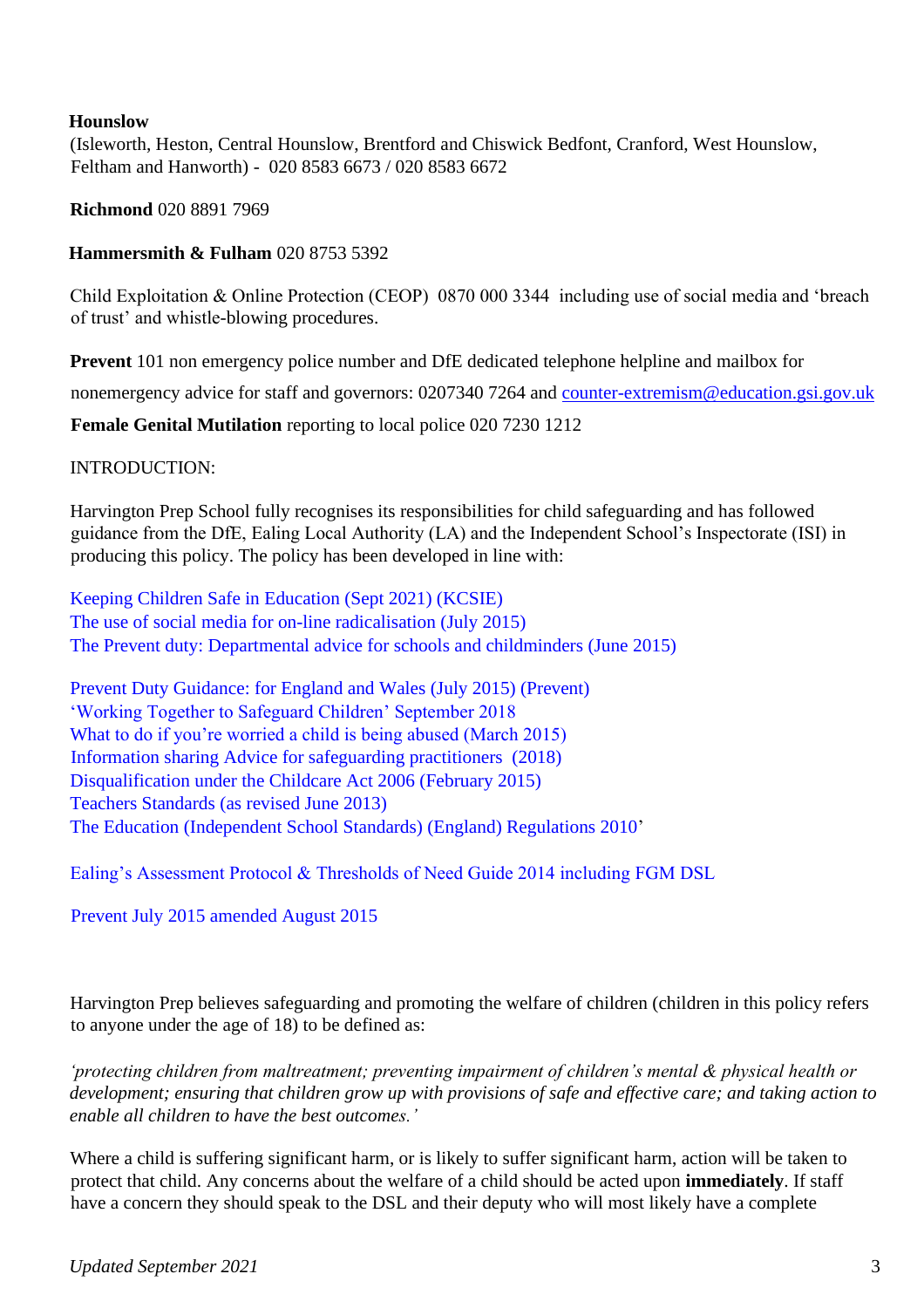safeguarding picture.  $_1$  Action will also be taken to promote the welfare of a child in need of additional support, even if they are not suffering significant harm or are at immediate risk.<sub>2</sub>

*1 Such action might be taken under section 47 and section 44 of the Children Act 1989.* 

*2 Such action might be taken under section 17 of the Children Act 1989.* 

This policy is available to parents on request and via the school website.

Related Policies:

- Preventing Extremism & Radicalisation
- Induction of New Staff
- Internet safety
- Safer Recruitment Policy
- Staff Code of Conduct
- Whistle Blowing
- Equal opportunities Policy
- Anti- Bullying
- Health & safety Policy

# **Statement of Intent:**

The safety and well-being of all children at Harvington Preparatory School, including EYFS, is our highest priority. The school always considers the best interests of the child. We endeavour to know everyone as an individual and to provide a secure and caring environment so that every child can learn and develop holistically, in safety. Respect, good manners and fair play are expected to be shown by everyone so that every child can develop to their full potential and feel positive about themselves as an individual. All children should care for, and support, each other. Safeguarding encompasses all aspects of school life where a child's welfare may be compromised.

The school acknowledges the additional needs for support and protection of children who are vulnerable by virtue of disability, mental health, homelessness, refugee/asylum seeker status, the effects of substance abuse within the family, those who are young carers, mid-year admissions, children who are suspended from the School and children where English is an additional language, particularly for very young children, using the translation service if necessary.

The school acknowledges that 'Children may be vulnerable to multiple harms including (but not limited to) sexual exploitation, criminal exploitation and serious youth violence' (KCSIE Sept 2020)

Children with special educational needs (SEN) and disabilities can face additional safeguarding challenges. It is important to remember that additional barriers can exist when recognising abuse and neglect in this group of children. This can include:

• assumptions that indicators of possible abuse such as behaviour, mood and injury relate to the child's disability without further exploration;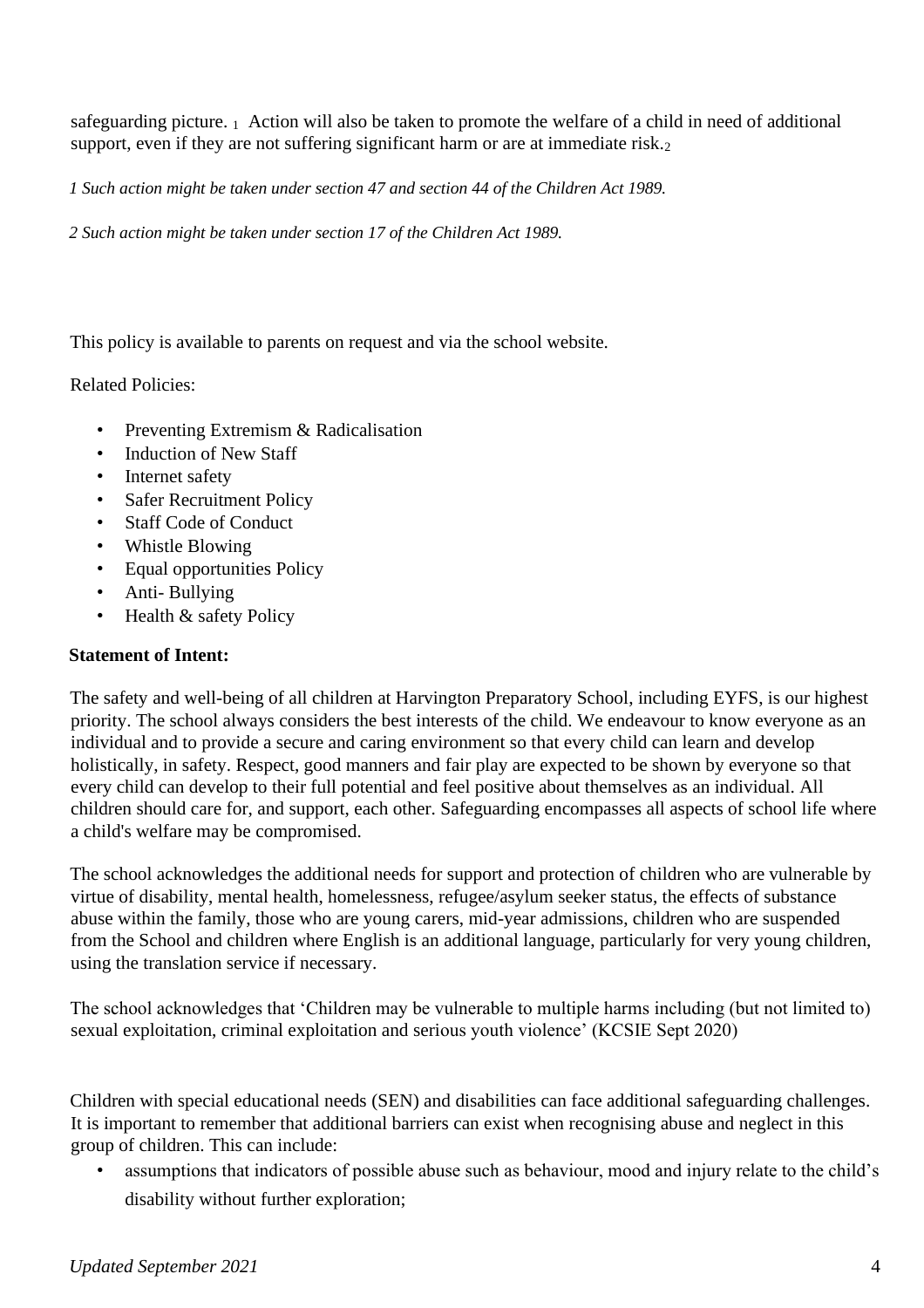- children with SEN and disabilities can be disproportionally impacted by things like bullying without outwardly showing any signs; and
- communication barriers and difficulties in overcoming these barriers.

We acknowledge that children who are affected by abuse or neglect may demonstrate their needs and distress through their words, actions, behaviour, demeanour, school work or other children. The School has a strong commitment to an anti-bullying ethos and will consider all coercive acts and inappropriate child on child behaviour and sexual activity within a Child Protection context.

The school will never tolerate any form of peer-on-peer abuse and should it occur it will not be passed off as "banter" or "part of growing up". (Please refer to the Anti-Bullying, Behaviour and the Equal Opportunities Policies). The school will take seriously, any abuse by one or more pupils against another pupil, by:

- recording the incident and communicating to relevant staff and parents
- Reiterating to all staff, the importance of raising "any concerns" about children with the DSL or a deputy.
- supporting both the victim and perpetrator/s by pointing out the 'no tolerance' of abuse such as sexting (or sending nude or part nude photos), its contravention to school rules, its illegal implications and consequences. Empathy strategies will be used as will role play and this may generate whole class / school lesson / assembly
- reassuring all victims that they will be taken seriously and and supported and kept safe
- risk assessing the threshold in order to determine whether there is 'reasonable cause to suspect that a child is suffering or likely to suffer, significant harm' and if so, any such abuse will be referred to local agencies. In such case, both victim and perpetrator/s will be treated as being 'at risk'

Explaining to staff in more detail the risks associated with peer-on-peer online abuse and what this can look like.

- Making clear peer-on-peer abuse can happen outside the school or college. As with all forms of abuse, schools should protect a child who has been harmed or is at risk of harm wherever the abuse may have taken place.
- Highlighting that peer-on-peer abuse can sometime be hidden abuse and that just because there are not reports of it, does not mean it is not happening. it could be the case it is simply not being reported. The updated guidance requires staff to be vigilant and report any concerns. Victims must

never be made to feel they are not taken seriously or that they are a problem if they are reporting abuse or sexual harassment or violence.

- Ensuring all safeguarding concerns regarding children should be appropriately recorded.

The school will risk assess the Prevent Duty for any pupils who may be at risk of radicalisation in order to consider the level of risk and identify the most appropriate referral that could be Channel or Children's Social Care. No parental or pupil consent or communication with them is required before a referral to statutory agencies where there are concerns about the child's safety; parental consent does **not** apply when a child is or may be at risk of harm; Harvington Prep School therefore, does not require the consent of parents to refer allegations to the LADO.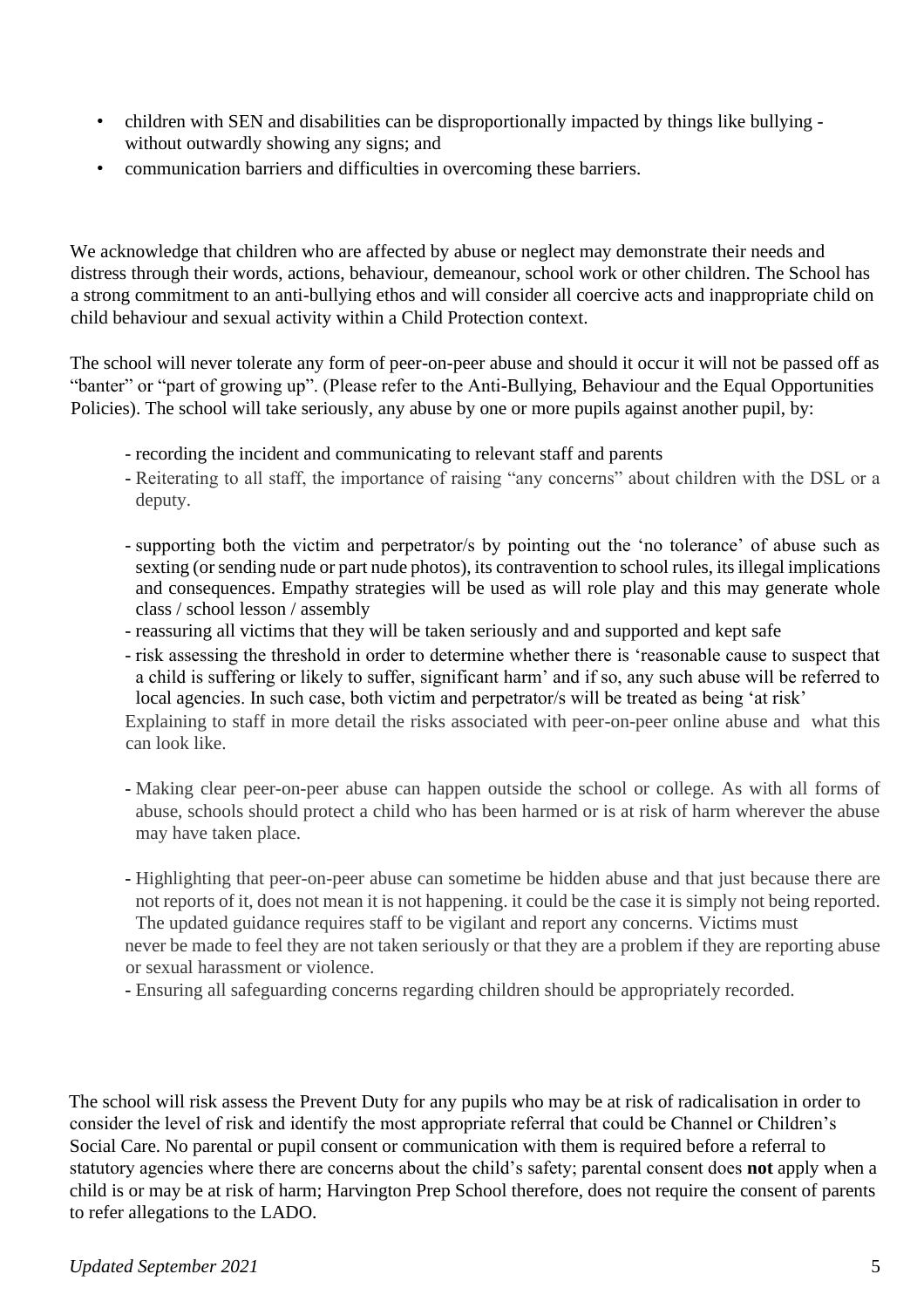Our policy applies to all staff, governors and volunteers working in the school. There are six main elements to our policy:

- Ensuring we practise safe recruitment in checking the suitability of staff and volunteers to work with children.
- Raising awareness of child safeguarding issues and equipping children with the skills needed to keep them safe.
- Developing and then implementing procedures for identifying and reporting cases, or suspected cases, of abuse and neglect.
- Supporting children who have been abused in accordance with their agreed child protection plan.
- Establishing a safe environment in which children can learn and develop.
- Ensuring that children are not exposed to extremism or radicalisation.

We recognise that, because of the day-to-day contact with children, school staff are well placed to observe the outward signs of abuse. The school will therefore:

- Establish and maintain an environment where children feel secure, are encouraged to talk, and are listened to.
- Ensure children know that there are adults in the school whom they can approach if they are worried.
- Include opportunities in the PSHE curriculum for children to develop the skills they need to recognise and stay safe from abuse.

We recognise that children who are abused or witness violence may find it difficult to develop a sense of self-worth. They may feel helplessness, humiliation and some sense of blame. The school may be the only stable, secure and predictable element in the lives of children at risk. When at school, their behaviour may be challenging and defiant or they may be withdrawn. The school will endeavour to support the child through:  $\Box$  The content of the curriculum.

- The school ethos, which promotes a positive, supportive and secure environment and gives children a sense of being valued.
- The school Behaviour / Discipline Policy, which is aimed at supporting vulnerable children in the school.
- The school will ensure that the child knows that some behaviour is unacceptable but they are valued and not to be blamed for any abuse which has occurred.
- Liaison with other agencies that support the child, such as Children's Social Care, Child and Adolescent Mental Health Service (CAMHS), Education Welfare Service, Ealing Safeguarding Children Board (ESCB) and the Educational Psychology Service.
- In order to ensure continuity of care and appropriate sharing of information, when a child on the child safeguarding register leaves, their information will be transferred to the new school immediately and the child's social worker will be informed of the relevant placement.

# **MENTAL HEALTH**

The school recognises that:

- children's traumatic adverse childhood experiences can have life long impact on their mental health, behaviour and education
- mental health problems can be an indicator of abuse, neglect or exploitation
- COVID has left residual concerns that require monitoring and imbedding in PHSE and circle time

As such Harvington acknowledges that it has a vital role in supporting children's mental health and well being. Records of concern are raised and sent to the DSL or in their absence to the DDSL. Staff must act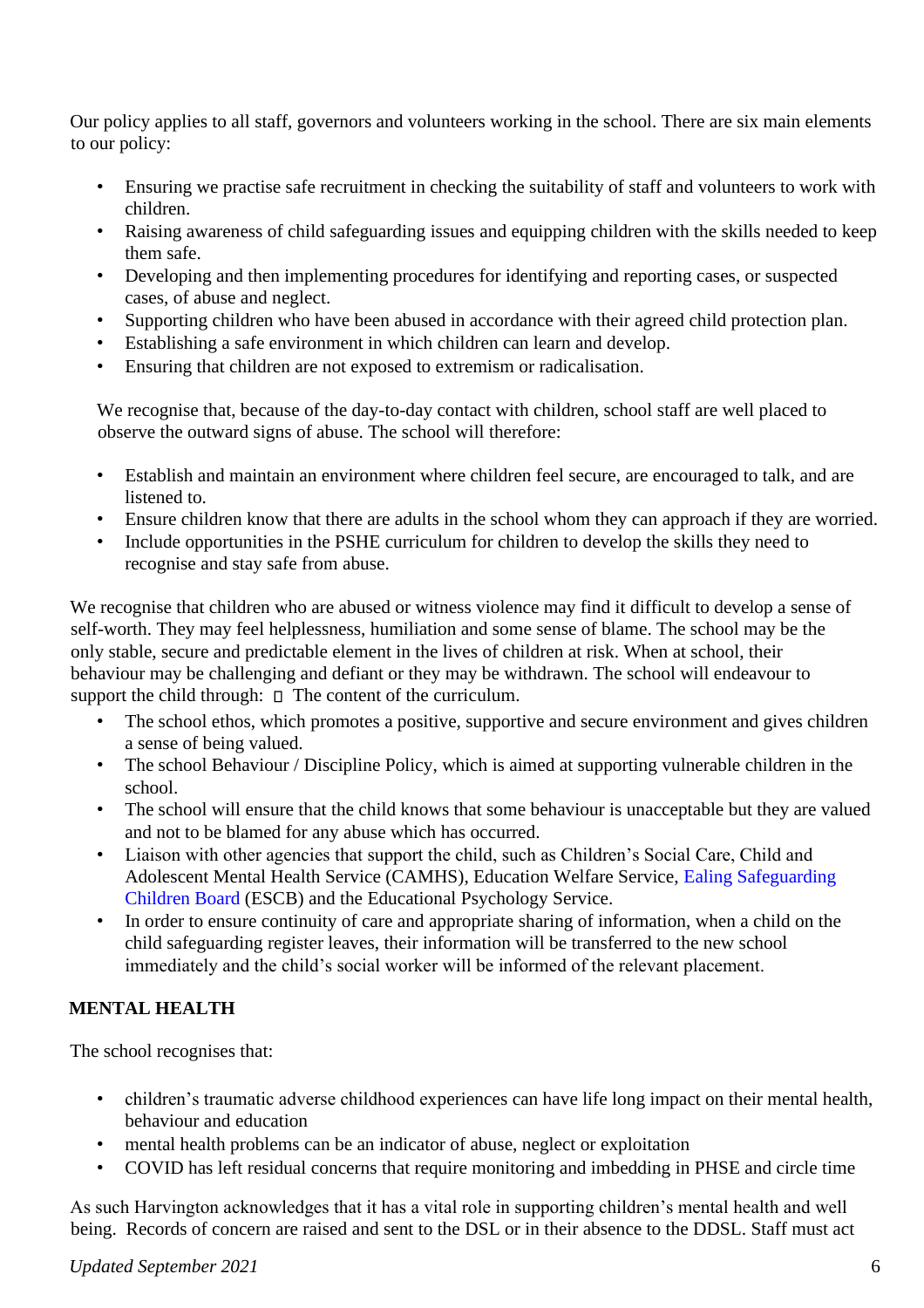immediately if a mental health concern is also a safeguarding concern. Untrained staff should not make a diagnosis but may make observations. (KCSIE Sept 2020)

This policy is applicable to all on and off-site activities undertaken by the children whilst they are the responsibility of the school.

## **The Head must:**

- Put in place procedures for handling cases of suspected abuse (including allegations against staff and volunteers) which are consistent with those agreed by (ESCB) and easily available for all staff and volunteers for reference.
- Liaise with the nominated governor on child safeguarding issues, Mr Manjeet Mudan and comply with school policy.
- Act as a source of advice, support and expertise within the school and be responsible for coordinating action regarding referrals by liaising with the LADO and other relevant agencies over cases of abuse and allegations of abuse, regarding both children and members of staff.
- Undertake two yearly training and have at least yearly updates.
- Undertake the role of Designated Safeguarding Lead (DSL) or appoint another member of staff to undertake the role.
- Appoint a Deputy Designated Safeguarding Lead for Child Protection (DDSL) to co-ordinate action within the school and liaise with other agencies on suspected abuse cases.
- Ensure that all members of staff are aware of who the DSL and DDSL are and what their role entails.
- Ensure that the DDSL receives appropriate Level 2 training and support.
- Understand the role of the DSL and DDSL
- Ensure that all staff know and are alert to signs of possible abuse and know what to do if they have any concerns or suspicions.
- Ensure that all staff are aware of the procedures to follow if they are concerned about the behaviour of a colleague
- Ensure that parents see copies of the safeguarding policy in order to alert them to the fact that they may need to make referrals. Raising parents' awareness may avoid later conflict if the school does have to take appropriate action to safeguard a child.
- Make parents aware of the school's safeguarding policy via the school's website.
- Work with local partners and Children's Social Care Department to create a safe environment for children at the school.
- When a child leaves a school, we recognise the importance to record their destination and to report to the LEA, the name of their new school and / or new address, in line with The Education (Pupil Registration) (England) Regulations 2006 and (Pupil Registration) (England) (Amendment) Regulations 2016.
- Provide the LEA within 5 days of Admission the pupil's address, name of parent / carer with whom they live, contact details and start date.

# **The Designated Safeguarding Lead & Mental Health Lead**

The school must have arrangements in place for when the DSL is absent. In the absence of the DSL it is the responsibility of a DDSL to liaise with the relevant outside agencies. At Harvington Prep School, the DSL and Deputy DSL are also the Mental Health Lead and hold assemblies twice a term to promote Mental Health. The school acknowledges that mental health problems can also be a sign of abuse.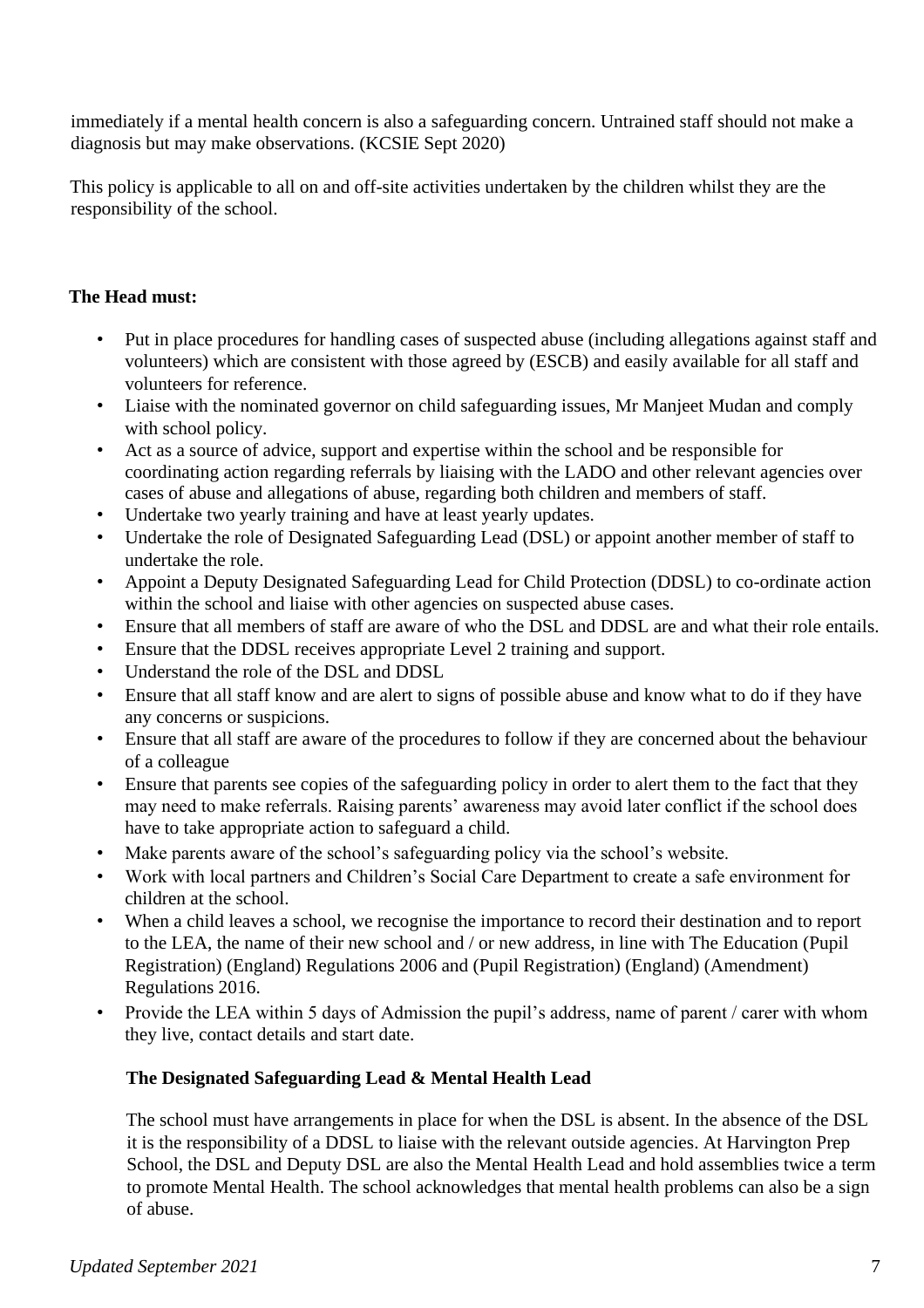This role is key to ensuring that proper procedures and policies are in place and are followed with regard to the Safeguarding Policy and Procedures and that there is a dedicated resource available for other staff, volunteers and governors to draw upon.

They should possess skills in recognising and dealing with child welfare concerns. Appropriate training and support should be given. In the absence of the DSL, a DDSL should be the person to whom any member of staff, volunteers, contractors or visitors report cases.

The DfE has clear guidelines on what schools and governing bodies should do if they suspect a child has been abused or assaulted. It is not the responsibility of teachers and staff in other schools to investigate suspected abuse.

In cases where an allegation has been brought against a member of staff, the Head will liaise with the Local Authority Designated Officer (LADO), and will deal directly with the teacher against whom the allegation has been made.

To be effective the DSL must:

- The DSL must be a senior member of staff from the SLT and appointed by the governing body
- Act as a source of advice, support and expertise within the school and be responsible for coordinating action regarding referrals by liaising with the LADO, the ESCB and other relevant agencies over cases of abuse and allegations of abuse, regarding both children and members of staff.
- Should make a decision within one working day about a referral being made, about the type of response that is required and should let the referrer know the outcome
- Ensure that each member of staff has access to, and is aware of, the school's Safeguarding Policy. This is essential in respect of staff working perhaps part-time in school and supply teachers.
- Ensure that the school's Safeguarding Policy is reviewed and updated annually and work with the Designated Governor for Safeguarding (DGS) regarding this.
- Ensure the Board of Governors review the Safeguarding Policies annually.
- Be able to keep detailed, secure written records of referrals/concerns.
- Pay heed to contextual safeguarding when making assessments of children give consideration of the wider environment affecting a child's life that may pose a threat to their safety and / or welfare.
- Provide as much contextual information as possible as part of the referral process
- Where children leave the school roll, ensure that their file is transferred to the new school as soon as possible.
- Check with ESCB as to information that should be sent on.
- The DSL should consider whether it is appropriate to share any information with a new school prior to the pupil leaving, in order for the new school to have appropriate support in place for the pupil's arrival
- Ensure that all staff and volunteers receive appropriate training. All members of staff:
- have annual full staff Child Protection training provided by Ealing Council
- have to complete an on-line child protection training and submit certificate to Head  $\square$ have annual whole staff training on Child Protection procedures by Head
- have annual training on the teaching of on-line safety through the curriculum, in PHSE and IT lessons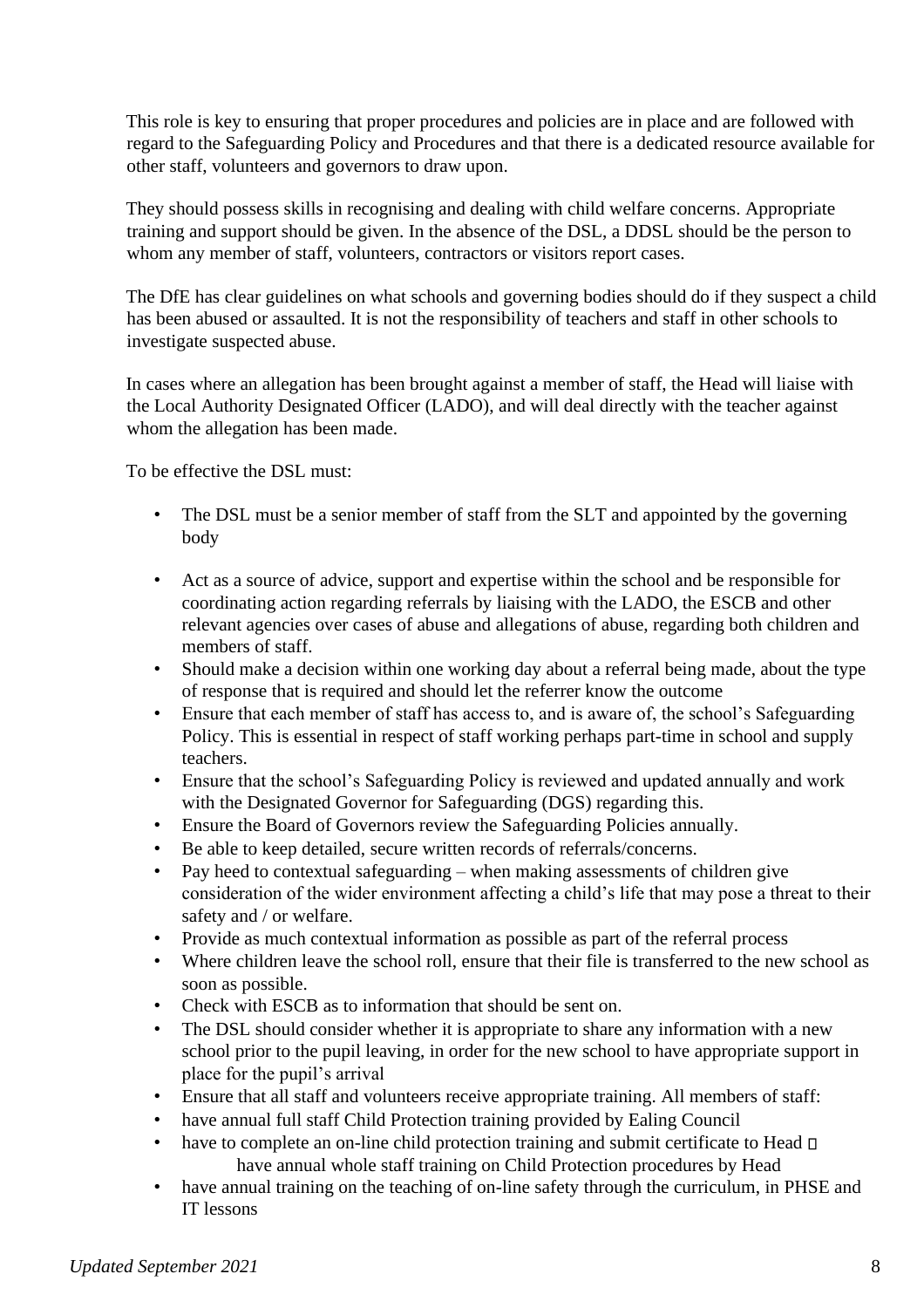- The DSL must ensure that staff have the skills and understanding to keep LAC and previously LAC safe and must ensure all agencies work together to safeguard this vulnerable group
- The DSL has a responsibility for promoting the educational achievement of children who have care through adoption, special guardianship or child arrangement orders or who were adopted from state care outside England & Wales in addition to LAC
- DSL has an on-going responsibility to care leavers and must keep contact details of LA personal advisors and liaise with them as necessary
- The DSL must liaise with other agencies such as the police (for advice see When to Call the Police: advice for School and Colleges) and liaise with the LADO on behalf of the school, co-ordinate child protection procedures and to have a working knowledge of the Local Authority's safeguarding procedures and the school's Child Protection and Safeguarding Policy and procedures.

All school staff should be prepared to identify children who might benefit from pastoral support and with potential safeguarding concerns. Contextual safeguarding is emphasized in KCSiE (2020) with staff, especially DSLs needing to be aware that safeguarding behaviours or incidents can be associated with factors outside school, and that staff should always consider whether children are at risk of abuse or exploitation in these situations, particularly if happening outside their families. Extra-familial harms take a variety of forms, perhaps most obviously Child Sexual Exploitation and Child Criminal Exploitation.

Any staff member with concerns about a child's welfare should pass on their concerns to a DSL, although they can make a referral themselves. Our staff are important in providing early help to students with safeguarding issues so that as soon as a problem emerges then support will be provided as quickly as possible. Staff training ensures that they are aware of the process for making referrals to children's social care and for statutory assessments under the Children's Act 1989 - especially section 17 (children in need) and section 27 (children suffering harm). They are also trained to be aware of the different types of abuse and neglect so that they can identify cases of children who might be in need of help.

All students are taught PHSE in every year in a curriculum which teaches them about personal health and safety, safeguarding, online safety and Relationships and Sex Education:

https://www.gov.uk/government/publications/relationships-education-relationships-and-sex-education-rseand-health-education https://campaignresources.phe.gov.uk/schools/topics/rise-above/overview

On-line safety is to be at the forefront of the planning of any online learning at home. (KCSIE 2020)

# **Disqualification from Teaching in EYFS**

Harvington follows the legal guidelines that it is an offence for the School to employ anyone in connection with our early years or later years provisions with children up to the age of eight who is disqualified from doing so. This applies to normal School activities and any before or after School clubs or activities. It is also a criminal offence for a disqualified person to provide early or later year's provision or to be directly concerned in its management.

The criteria for which a person will be disqualified from working in connection with early or later year's provision are not only that a person is barred from working with children (by inclusion on the Children's Barred List) but also include: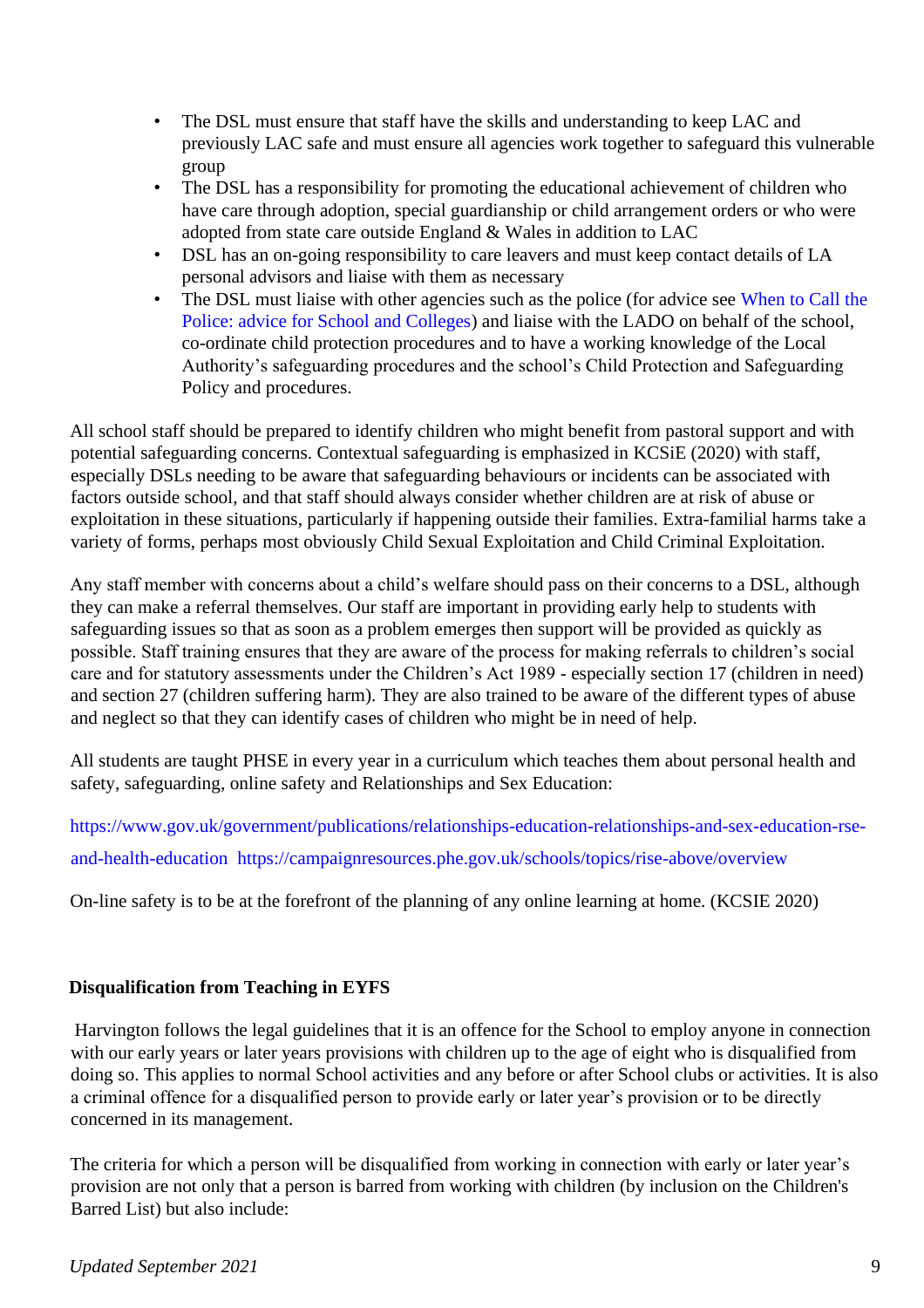- Having been cautioned for, or convicted of, certain violent and sexual criminal offences against children and adults;
- Any offence involving death or injury to a child.
- Various grounds relating to the care of children, including where an order is made in respect of a child

under the person's care;

- Having had registration refused or cancelled in relation to childcare or children's homes;
- Having been disqualified from private fostering
- living in the same household as another person who is disqualified from registration for early or later year's provision, or living in a household where a disqualified person is employed (disqualification by association). A person does not, however, commit an offence if they do not know, or have no reasonable grounds for believing, that they live in the same household as a disqualified person, or in a household where a disqualified person is employed. A household is defined by the DfE as anyone sharing "living space", including the use of a shared kitchen. The responsibility on individuals is to provide the School with information about people in their household "to the best of their knowledge". This means that a person, who lives in a shared house, renting with others, will not be expected to request this information from those with whom they are not overly familiar.

After making this declaration staff will be under an on-going duty to inform the School if their circumstances change in a way which would mean they subsequently meet any of the criteria for disqualification. Any failure to disclose relevant information now, or a future change in circumstances, will be treated as a serious disciplinary matter and may lead to dismissal for gross misconduct.

## **The Governing Body**

The governing body must sanction a robust safeguarding policy and procedures by reviewing the policy annually, monitoring and evaluating its effectiveness and be satisfied that it is being complied with. It must ensure that the DSL and DGS are in place.

It must recognise the importance of the role of the DSL and support them, ensuring that the training necessary to be effective is undertaken. It should ensure cover is provided when necessary and appreciate the additional duties undertaken by these members of staff when carrying out the role, especially when there are on-going child safeguarding issues.

It must recognise the contribution the school can make to helping keep children safe throughout the teaching of self-safeguarding skills and encouragement of responsible attitudes to adult life through Personal, Social and Health Education/Citizenship curriculum.

 The governors recognise the importance of children's traumatic adverse childhood experiences can have life long impact on their mental health, behaviour and education and that mental health problems can be an indicator of abuse, neglect or exploitation. The governors regularly check to ensure, that the systems the school has in place to identify and support children with mental health safeguarding issues are in place and effective.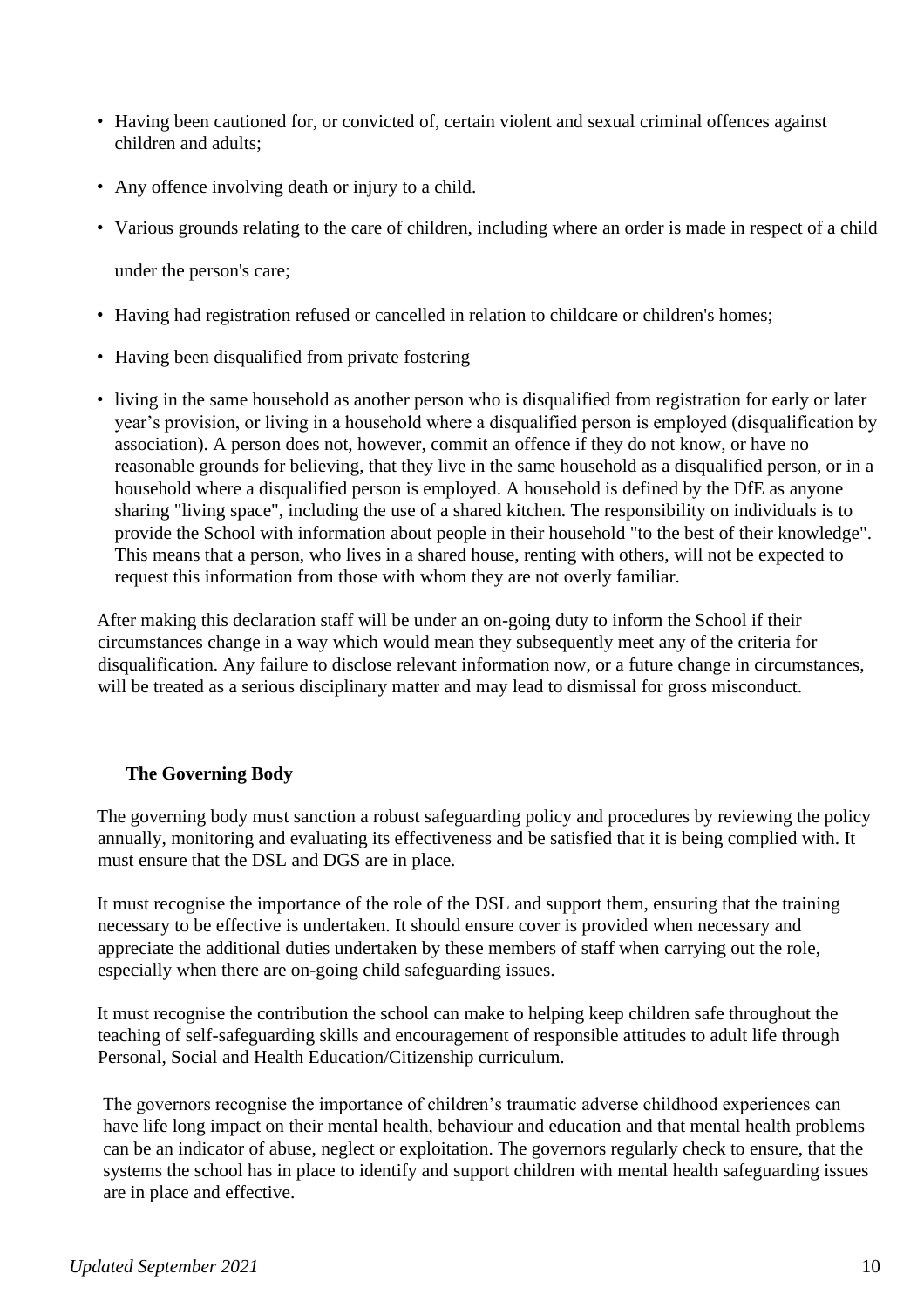As such Harvington acknowledges that it has a vital role in supporting children's mental health and well being. Records of concern are raised and sent to the DSL or in their absence to the DDSL. Staff must act immediately if a mental health concern is also a safeguarding concern. Untrained staff should not make a diagnosis but may make observations. (KCSIE Sept 2020)

The governing body must ensure that children are being taught about safeguarding as part of a broad and balanced curriculum.

The governing body ensures that there are safe and effective recruitment policies and disciplinary procedures in place, which adhere to the KCSIE (2020) guidance document. In particular, all safer recruitment procedures are to be applied to supply teachers also, in line with latest KCSIE (2020) guidance. An annual review of the school's child protection policies takes place, including an update and review of the effectiveness of procedures and their implementation. The governing body ensures that staff with appropriate training and experience in safeguarding, contribute to the writing of the policies.

## **The Designated Governor for Safeguarding**

The DGS has received Safeguarding training and is aware of the guidance issued by the DfE.

NB: In the event of the above Governor being involved in any aspect of a child protection issue, the Head will consult with the Vice Chair of Governors.

## **PROCEDURE FOR RAISING A CONCERN RELATING TO A CHILD**

The role of the school is one of *informed observation*. It is the responsibility of children's services to investigate child abuse allegations.

If a child is considered to be **in need** Children's social should be contacted.

If a child is considered to be **at risk** Children's social care, and the Police if a crime has been committed, must be contacted immediately.

A child may confide in any member of staff and does not always go to a teacher. The person who has identified the concern should discuss concerns with the Head/DSL or a DDSL in their absence and produce a dated confidential record of concern. If appropriate the Head/DSL or DDSL will report the matter to the Referral and Assessment Team, and send a report to the LADO.

#### **Discussion with Head/DDSL**

Dealing with child abuse is rarely straightforward. In some cases a child's disturbed behaviour or an injury may clearly suggest that a child has been abused. In many situations the signs will not be clear-cut and the decisions about what actions to take may be difficult.

Having checked out any suspicions as appropriately as possible, those dealing with these issues must trust in their own judgement. Evidence may be inconclusive but if it is combined with information from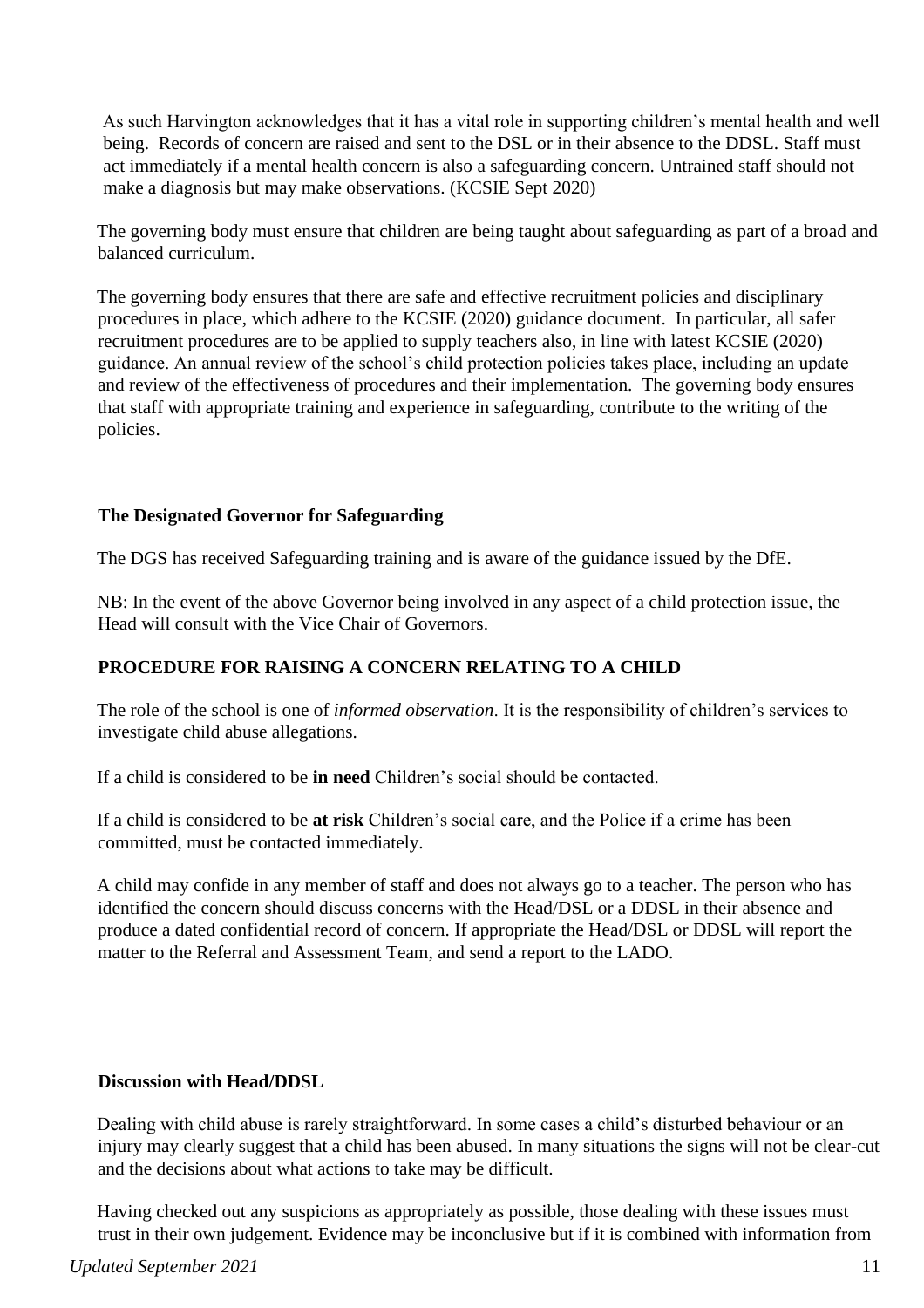other professionals/agencies it may take on greater significance. By working together with health/children's services, a fuller picture may soon emerge that supports the concern.

## **Responding to a child**

- 1. Under no circumstances must the child be questioned at this time. The person to whom the child has confided must simply listen to what the child has to say and should not interrupt if the child is freely recalling significant events.
- 2. Any points which require clarification should be framed in an open manner and not lead the child in any way.
- 3. Reassure the child that they are not to blame and were right to tell.
- 4. Reassure the child that they will be protected.
- 5. A written account must be recorded as soon as possible after the conversation, which must be passed on to the DSL. The note must record the time, date, place and people who were present, as well as what was said – this may be used in any subsequent court proceedings.

# **Confidentiality**

It is important not to promise confidentiality. A child must be told that if they are being hurt, they will have to tell other people. Honesty is essential to ensure that a child is not betrayed when they have already been betrayed by an abuser.

If staff members have the slightest suspicion that a child is being physically, emotionally or sexually abused, they should bring this to the immediate attention of the Head (or if not available, a DDSL). Suspicious bruising or other injury must be mentioned at once so that information can be gathered and appropriate action taken**.** 

## **Responding to parents**

In cases of alleged abuse, especially in cases of sexual abuse, children's social care must be informed first, in case the alleged abuser is part of the household and they might put pressure on the child to deny or withdraw the allegation.

Staff must be careful neither to blame parents nor to dismiss allegations because they believe the parents are considered to be not the sort of people who would abuse their children.

## **PROCEDURE FOR RAISING A CONCERN RELATING TO A MEMBER OF STAFF OR VOLUNTEER**

Allegations made against members of staff and volunteers must be managed according to the following procedure:

- 1. The allegation must be reported immediately to The Head.
- 2. On receiving the concerns, the head must contact the Local Authority Designated Officer (LADO) within 24 hours and act on any advice given.
- 3. The individual who first received/witnessed the concern must make a full written record of what was seen, heard and/or told as soon as possible after observing the incident/receiving the report. It is important that the report is an accurate description. The Head can support the person during this process but must not complete the report for them.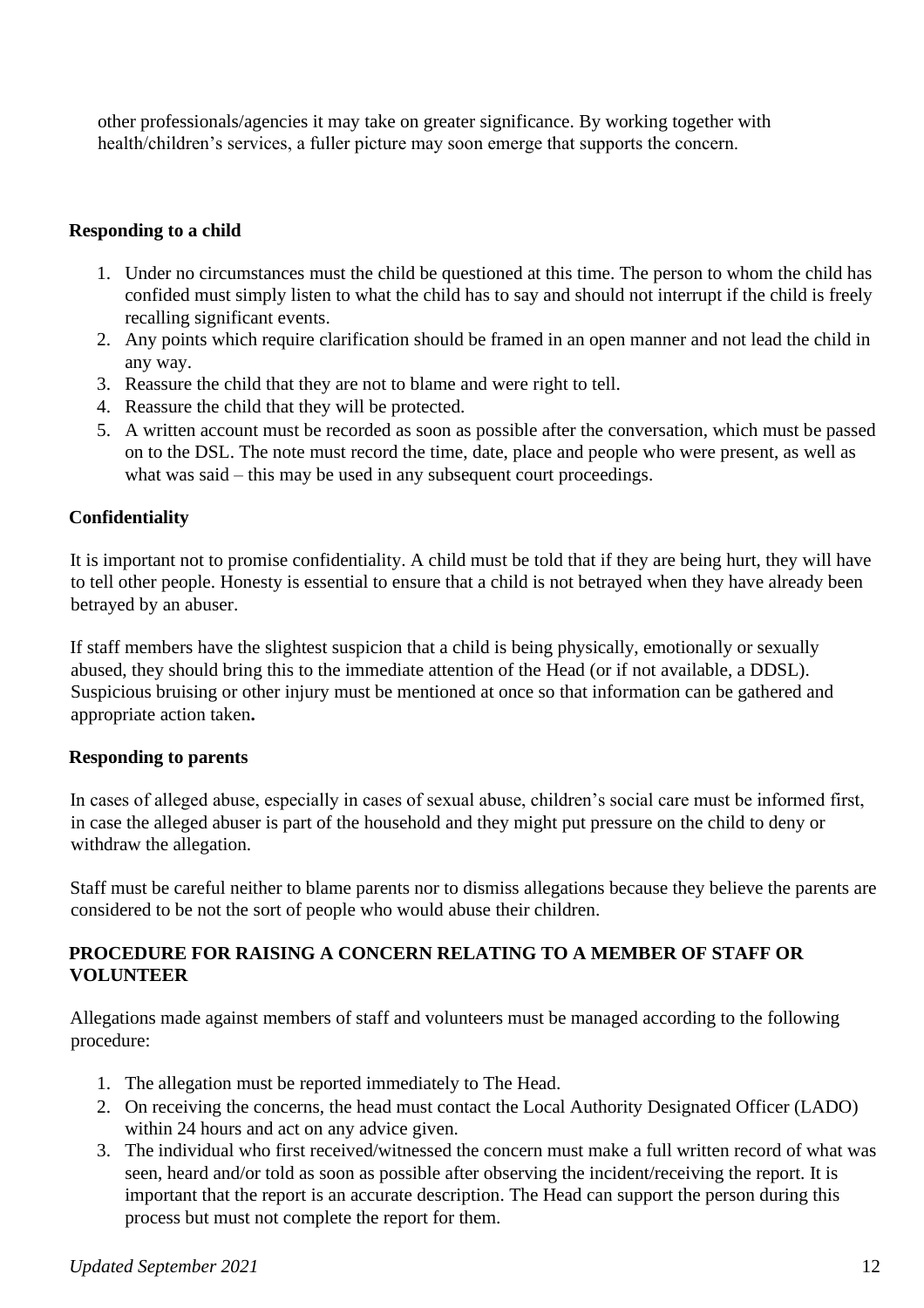- 3. The Head should add any steps that she has also undertaken (e.g. contact with LADO/and or Police) and summarise any advice given by the child safeguarding agencies.
- 4. The individual and The Head should sign and date the report.
- 5. A copy of the record must be passed to LADO and/or Police. The original record must be stored in a secure place such as a locked cabinet.
- 6. Where the Police have advised that it is appropriate to inform the person that an allegation has been made against them, the person should be told this and the organisation should consider suspending the person whilst an internal review is carried out.
- 7. It is important that any internal review carried out does not compromise the work of the child safeguarding agencies or involve questioning the child or young person about the nature of the abuse that is being alleged.
- 8. Where the internal review suggests that the person's actions have breached the Code of Conduct the disciplinary procedure must be followed. Sanctions may involve dismissal or removing the person from access to children where their actions are considered to be a serious breach of the Staff Code of Conduct.
- 9. The DBS will be informed if a member of staff is dismissed or removed, or would have been had they not decided to leave voluntarily.
- 10. Acts of professional teaching misconduct will be reported to the Teaching Regulation Agency (TRA)

Complaints against The Head will be dealt with by the Chair of Governors who will immediately inform the LADO, without informing the Head.

Where the internal review indicates that the person harmed or placed a child at risk of harm and should be removed from access to children, a referral to the DfE and DBS should be made.

## **STEPS TO BE TAKEN IF YOU ARE CONCERNED ABOUT THE BEHAVIOUR OF A MEMBER OF STAFF OR VOLUNTEER**

The flow chart below gives a summary of the steps suggested for managing different levels of concerns relating to a member of staff or volunteer.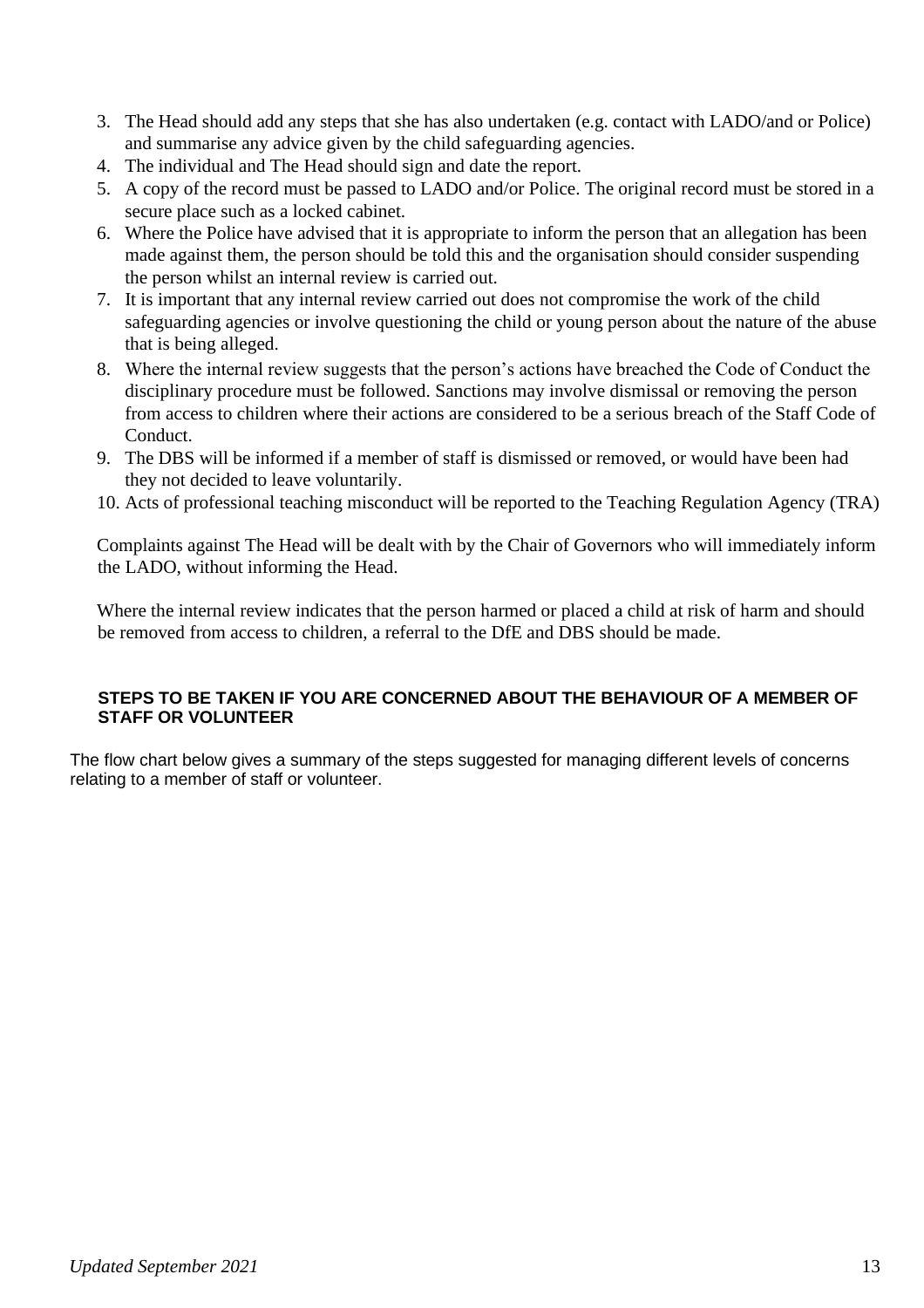

#### **TRANSPARENCY**

Harvington Preparatory School prides itself on its respect and mutual tolerance. Parents/guardians have an important role in supporting Harvington Preparatory School. Copies of this policy, together with our other policies relating to issues of child protection, will be available on our website, and we hope that parents and guardians will always feel able to take up any issues or worries that they may have with the school. We will

## *Updated September 2021* 14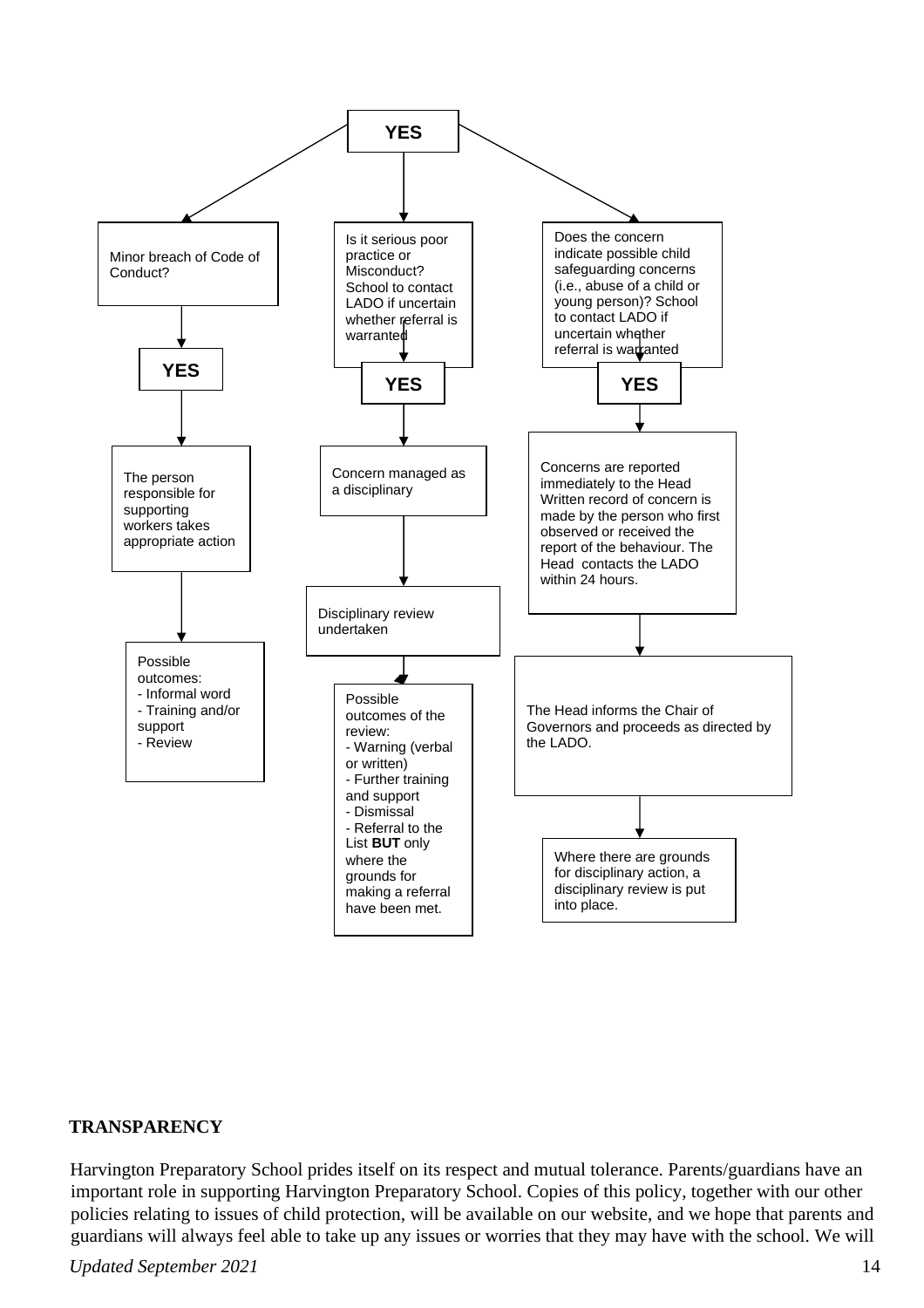never ignore an allegation of child abuse and will always arrange for any concerns to be investigated thoroughly. Open communication is essential. The school will not undertake such investigations without the consent of the LADO.

# **SAFER RECRUITMENT PRACTICES**

Harvington Preparatory School follows the Government's recommendations for the safer recruitment and employment of staff who work with children. All members of the teaching and non-teaching staff, including managers, at the school, including part-time staff, temporary and supply staff, and visiting staff such as musicians and sports coaches, are checked with the Disclosure and Barring Service (DBS) and the National College for Teaching & Leadership who maintain a list of people who are subject to prohibition orders before starting work. The school pays heed to, Disqualification under the Childcare Act 2006 (March 2015, updated Sept 2018), that relates to staff working in the early years and those involved in the care of children under the age of eight and concerns people who are disqualified under the Childcare Act 2006, including by association with others. All staff sign a declaration of disqualification form.

All Governors, volunteer helpers and contractors working regularly during term-time such as contract catering staff, are also vetted. Governors are checked with TRA Teacher Services to determine whether they are barred. Manjeet Mudan, (DGS) Anna Evans (Head / DSL) and Jane Wallace (Head of EYFS / DDSL) are trained in safer recruitment processes. Our policies are reviewed by Governors annually.

# **CHILD PROTECTION OFFICER**

Our Head, Mrs Anna Evans, is the Child Protection Officer for the whole school (including the EYFS) and the senior designated person (DSL). Our Head of EYFS, Mrs Jane Wallace is the deputy senior designated person (DDSL).

Mrs Evans and Mrs Wallace have been fully trained for the demands of this role in child protection and inter- agency working. They regularly attend courses with other child support agencies to ensure that they remain conversant with best practice in child protection and inter-agency working. The Head reports at least once a year to the Board of Governors on the child protection issues outlined above.

The school's records on child protection are kept locked in the Head's office and are separated from routine child records. Access is restricted to the DSL and DDSL.

# *Role of the designated safeguarding lead (KCSIE Sept 20 Annex B)*

*The designated safeguarding lead should take lead responsibility for safeguarding and child protection. This is explicit in the role- holder's job description. This person should have the appropriate status within the SLT and authority within the school to carry out the duties of the post. They should be given the time, funding, training, resources and support to provide advice and support to other staff on child welfare and child protection matters, to take part in strategy discussions and inter- agency meetings – and/or to support other staff to do so – and to contribute to the assessment of children. Information should be shared with teachers and leadership staff.*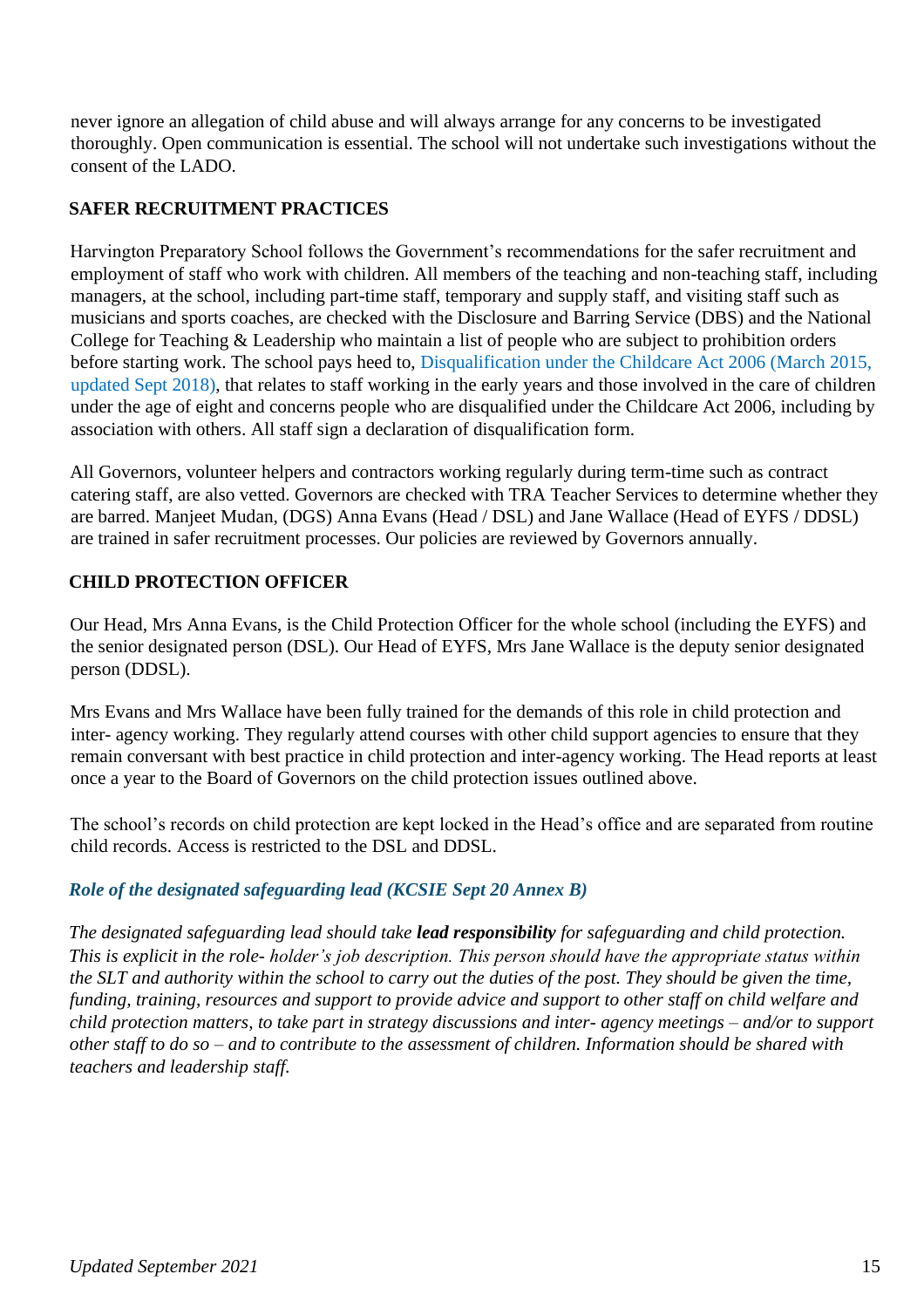## *Deputy designated safeguarding leads*

*It is a matter for individual schools and colleges as to whether they choose to have one or more deputy designated safeguarding lead(s). Any deputies should be trained to the same standard as the designated safeguarding lead.* 

*Whilst the activities of the designated safeguarding lead can be delegated to appropriately trained deputies, the ultimate lead responsibility for child protection, as set out above, remains with the designated safeguarding lead; this lead responsibility should not be delegated.* 

## *Manage referrals*

*The designated safeguarding lead is expected to:* 

- *refer cases of suspected abuse to the local authority children's social care as required;*
- *support staff who make referrals to local authority children's social care;*
- *refer cases to the Channel programme where there is a radicalisation concern as required;*
- *support staff who make referrals to the Channel programme;*
- *refer cases where a person is dismissed or left due to risk/harm to a child to the Disclosure and Barring Service as required; and*
- *refer cases where a crime may have been committed to the Police as required.*

## *Work with others*

*The designated safeguarding lead is expected to:* 

- *liaise with the headteacher or principal to inform him or her of issues especially ongoing enquiries under section 47 of the Children Act 1989 and police investigations;*
- *as required, liaise with the "case manager" (as per Part four) and the designated officer(s) at the local authority for child protection concerns (all cases which concern a staff member); and*
- *liaise with staff on matters of safety and safeguarding and when deciding whether to make a referral by liaising with relevant agencies. Act as a source of support, advice and expertise for staff.*
- *DSLs should help to promote educational outcomes by sharing information about welfare, safeguarding and child protection concerns that children including those with a social worker are experiencing Information should be shared with teachers and leadership staff (KCSIE Sept 2020) Training*

*The designated safeguarding lead (and any deputies) should undergo training to provide them with the knowledge and skills required to carry out the role. This training should be updated at least every two years.* 

*The designated safeguarding lead should undertake Prevent awareness training.* 

*In addition to the formal training set out above, their knowledge and skills should be refreshed (this might be via e-bulletins, meeting other designated safeguarding leads, or simply taking time to read and digest safeguarding developments) at regular intervals, as required, but at least annually, to allow them to understand and keep up with any developments relevant to their role so they:*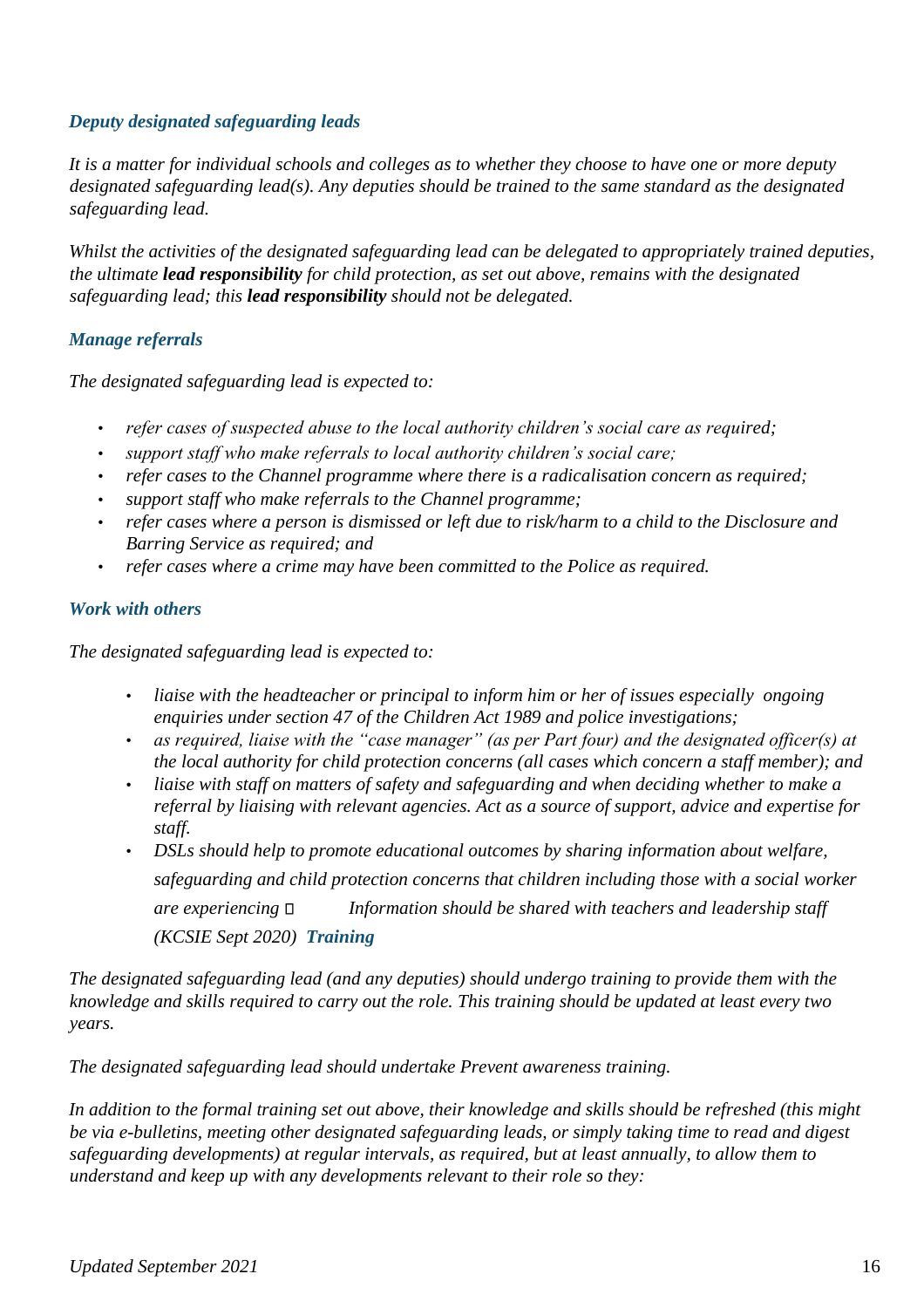- *understand the assessment process for providing early help and intervention, for example through locally agreed common and shared assessment processes such as early help assessments;*
- *have a working knowledge of how local authorities conduct a child protection case conference and a child protection review conference and be able to attend and contribute to these effectively when required to do so;*
- *ensure each member of staff has access to and understands the school or college's child protection policy and procedures, especially new and part time staff;*
- *are alert to the specific needs of children in need, those with special educational needs are able to keep detailed, accurate, secure written records of concerns and referrals;*
- *understand and support the school or college with regards to the requirements of the Prevent duty and are able to provide advice and support to staff on protecting children from the risk of radicalisation;*
- *obtain access to resources and attend any relevant or refresher training courses; and reasonable standard of health and development without local authority services, those whose health and development is likely to be significantly impaired without the provision of such services, or disabled children.*
- *encourage a culture of listening to children and taking account of their wishes and feelings, among all staff, in any measures the school or college may put in place to protect them.*

# *Raise Awareness*

*The designated safeguarding lead should:* 

- *ensure the school or college's child protection policies are known, understood and used appropriately;* □ ensure the school or college's child protection policy is reviewed annually *(as a minimum) and the procedures and implementation are updated and reviewed regularly, and work with governing bodies or proprietors regarding this;*
- *ensure the child protection policy is available publicly and parents are aware of the fact that referrals about suspected abuse or neglect may be made and the role of the school or college in this; and*

# *Child protection file*

*Where children leave the school or college ensure their child protection file is transferred to the new school or college as soon as possible. This should be transferred separately from the main pupil file, ensuring secure transit and confirmation of receipt should be obtained. Contact with the new school will be made prior to the child leaving in order for a smooth transition. Contact will be maintained after the child has left.* 

# *Availability*

*During term time the designated safeguarding lead (or a deputy) should always be available (during school hours) for staff in the school or college to discuss any safeguarding concerns. Whilst generally speaking the designated safeguarding lead (or deputy) would be expected to be available in person, it is a matter for individual schools and colleges, working with the designated safeguarding lead, to define what "available" means and whether in exceptional circumstances availability via phone and or Skype or other such media is acceptable.*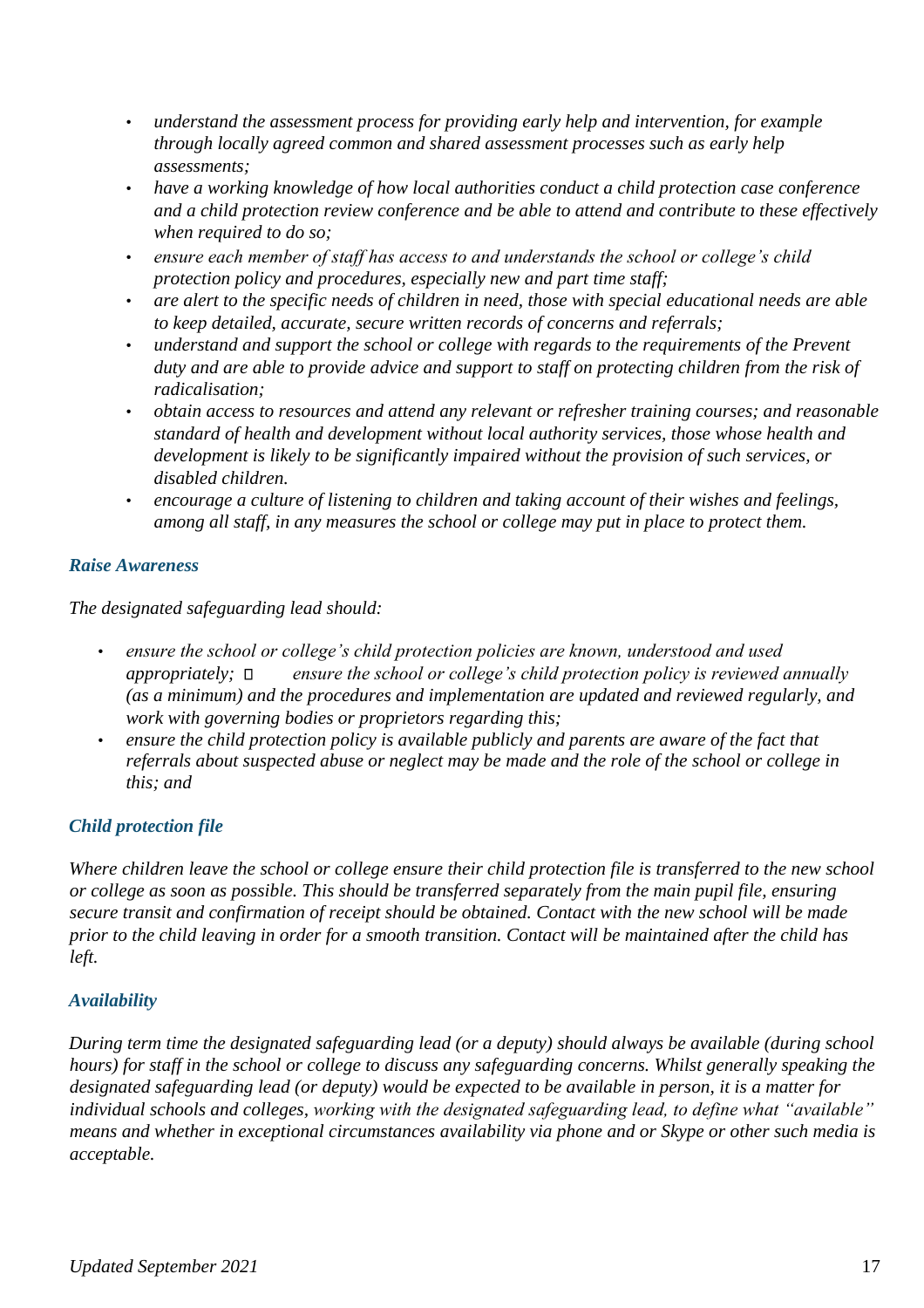# **INDUCTION AND TRAINING**

Every new member of staff, both teaching and non-teaching, including part-timers, receives training on their responsibilities in being alert to the signs of abuse and bullying, and on the procedures for recording and referring any concerns to a DSL. All staff are asked to read Part 1 KCSIE (Sept 2020) and Annex A and to sign a confirmation that they have done so. Each time Part One of *KCSIE* is updated by the DfE, existing staff will be updated. All members of staff and volunteers in regulated activity will have training on Child Protection at least every 3 years, as well as yearly updates. This includes on-line safety training. Induction training for new staff, temporary staff and volunteers, will include the whistle-blowing policy and the staff code of conduct policy that relates to the acceptable use of technologies.

All Safeguarding training is also given to new Governors, any contracted catering staff, independent sports coaches and peripatetic music staff. Everyone attends refresher training each year.

We will follow the procedures set out by the ESCB and take account of 'Working Together to Safeguard Children,(Sept 2018) and Keeping Children Safe in Education (KCSIE Sept 2021) issued by the Department for Education (DfE).

The following procedures are also part of the child protection process of our school:

- Ensure all staff and volunteers understand their responsibilities in being alert to the signs of abuse and responsibility for referring any concerns first verbally, and then in writing, to the DSL.
- Ensure that parents have an understanding of the responsibility placed on the school and staff for child safeguarding by setting out its obligations in the school prospectus.
- Follow up unexplained absences of any child with a telephone call from the School Office on the morning of the first day of absence.  $\Box$  Notify children's services if there is an unexplained absence of more than two days of a child who is on the child safeguarding register.
- Notify the Local Education Authority when a child moves to a new school at any point during their time at Harvington.
- Investigate effective links with relevant agencies and co-operate as required with their enquiries regarding child safeguarding matters, including attendance at case conferences.
- Keep written records of concerns about children, even where there is no need to refer the matter immediately.
- Ensure all records are kept securely; separate from the main child file, and in locked locations.
- Records of concern will be copied and sent on to receiving schools by registered post, addressed to the designated child safeguarding officer.
- Follow procedures where an allegation is made against a member of staff or volunteer.
- Ensure safe recruitment practices are always followed and that staff involved in recruitment are supported with appropriate training.
- Staff who are deemed unsuitable to work with children (including supply staff) are staff that have behaved in a way that has harmed or may harm children; possibly committed a criminal offence against or related to a child; behaved towards a child/children in a way that indicates she/he may pose a risk of harm to a child; behave or may have behaved in a way that might indicate unsuitability to work with children (transferrable risk) eg domestic abuse (KCSIE Sept 2020)

We recognise that the school is an agent of referral and not of investigation: no action will be taken knowingly that might undermine a criminal investigation.

# **STAFF CODE OF CONDUCT**

*Updated September 2021* 18 New members of staff and volunteers are given copies of the Safeguarding Policy together with a copy of the school's Staff Code of Conduct. They are asked to sign-off that they have read these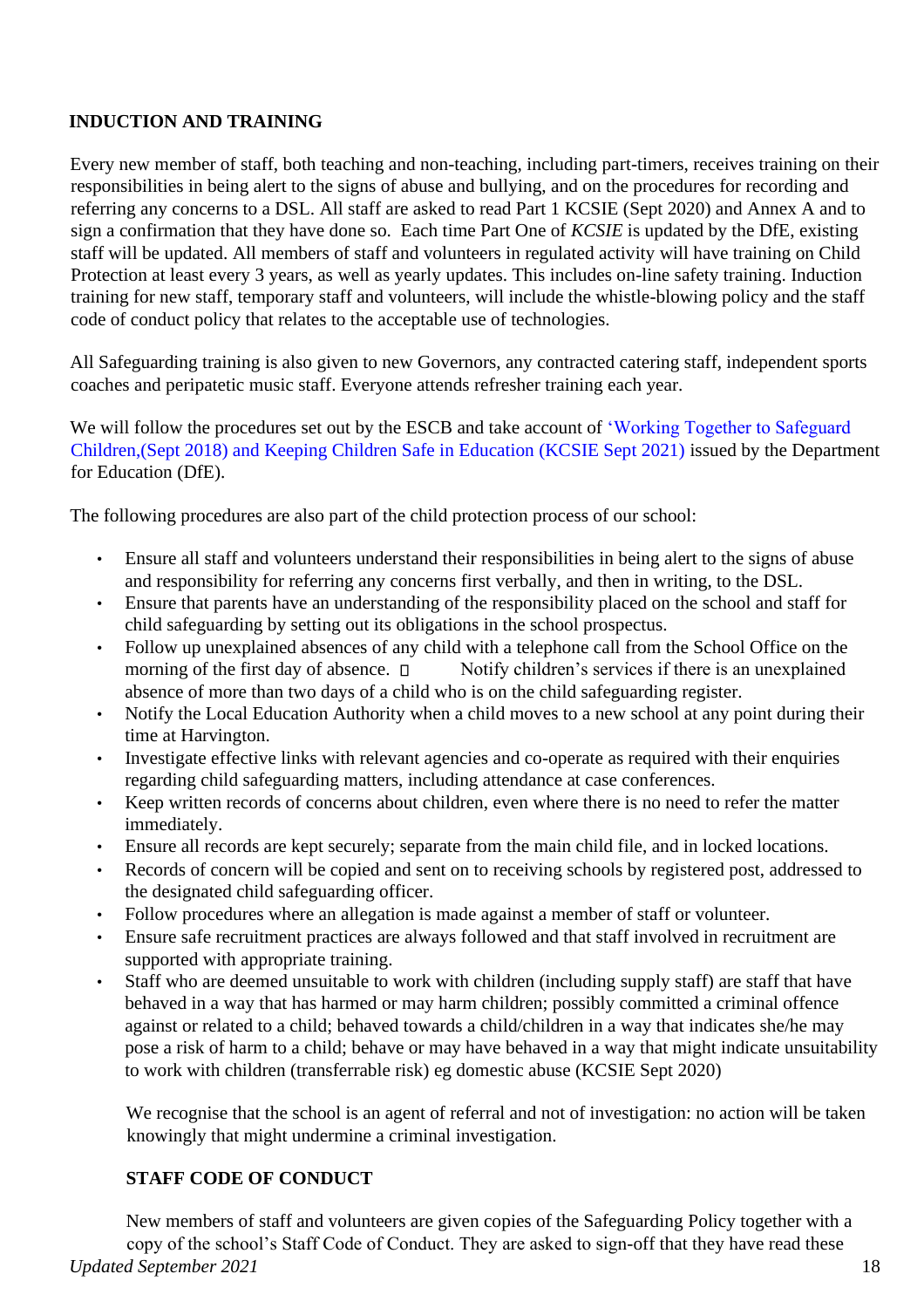policies. Discussion of the procedures set out in that document forms a vital part of our induction procedures. The code of conduct provides guidance for teachers and other members of staff when faced with handling any issue relating to child abuse but must be read in conjunction with the school's various policies. It is not intended to be a substitute for proper training.

Mrs Evans, our designated Child Protection Officer, who has received specialist training in this area, should always be informed if a member of staff has any concerns in order that she may activate the appropriate procedures.

# **RAISING AWARENESS WITH CHILDREN**

Harvington Preparatory School prides itself on its culture of open and effective communication between staff and children, and on its excellent pastoral support structures. We prepare all of our children to make reasoned, informed choices, judgements and decisions. Time is allocated in PHSE and class time for discussion of personal safety, and in developing in children the confidence they require to recognise abuse and to stay safe. On occasion the Senior Leadership Team (SLT) will base their assemblies on related topics.

All children know that there are adults to whom they can turn if they are worried, including all teaching staff, the Head, the Deputy Head, the Head of EYFS, playground assistants, administrative staff and the First Aid Co-ordinator. In particular:

- All children may request access to a telephone in school, enabling them to call for support from a helpline (The number for Child Line (0800 11 11) is available in the School Office).
- We will ensure that children who have been abused are supported in accordance with their agreed protection plan.

Any allegations against staff, volunteers or the DDSL should be reported to The Head. If the Head is absent, the allegation must be passed to the Chair of Governors. If the allegation concerns the Head, the person receiving the allegation should immediately inform the Chair of Governors without notifying the Head. In case of serious harm, the police should be informed from the outset.

We also recognise the need to be alert to the risks posed by strangers or others who may wish to harm children in school, or when travelling to and from school, and we will take all reasonable steps to lessen such risks through talks for children.

## **USE OF CAMERAS, COMPUTERS AND MOBILE PHONES (including specific reference to the EYFS setting)**

The use of ICT has grown considerably over the last few years and staff now rely heavily on ICT to support children's learning and development. Technology is also an integral part of teaching throughout EYFS and key stages 1 and 2, with children receiving timetabled sessions in ICT.

Parental permission is sought for the taking of photographs or videos. This information is held in the school office. All computer equipment and internet access within our school are subject to appropriate controls and internet safety rules. Use of any ICT equipment is closely supervised, and we expect this level of supervision to be applied in the home. All safety controls within school are permanently in place. If in a one-to-one situation with a child, or in situations where there may be some intimate procedure necessary, ie changing rooms or toilets, no member of staff should use a camera or mobile phone for any purpose. Staff are expected not to use any computer for personal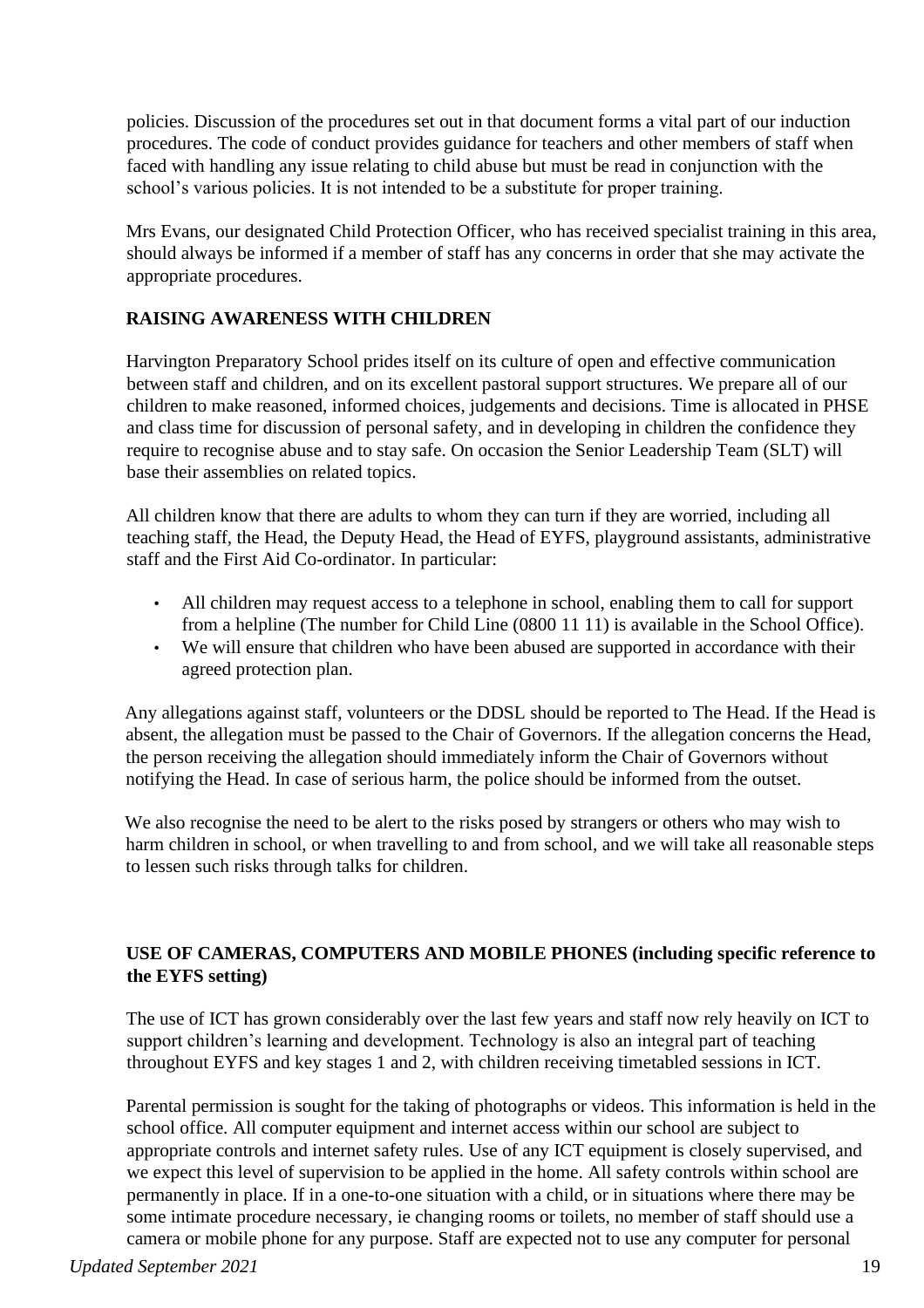reasons during school hours, unless this is essential, and then, only during their non-contact time, and when children are not present.

Staff use of personal mobile phones and other personal mobile devices is restricted to the staffrooms and school office areas. They must not be used in the classrooms, corridors or any common areas that children have access to, unless the Head has given one-off permission because of an extenuating circumstance. However, out of school hours and during periods when classes are not in their classroom the rooms will be considered to be staff office areas. When off-site staff are permitted to use their personal mobile phone for school related business. The taking of photographs of children is only permitted when using school portable devices. For the avoidance of any doubt, the taking of photographs of the children, both on and off school premises, using personal mobile devices is strictly prohibited.

Technology offers fantastic opportunities for children. However, it can be misused, and this can be very painful for those, both children and teachers, who are the targets of cyberbullying. Adults need to help the children and young people prepare for the hazards whilst promoting the many learning and social opportunities available.

*"Cyberbullying is the unacceptable face of new technology, and we need concerted action across society to address it."* 

*(*Kevin Brennan, Parliamentary Secretary of State for Children, Young People and Families.)

Any form of cyberbullying will not be tolerated at Harvington.

If staff contribute to internet blogs or access social networking sites such as Facebook, they must not mention Harvington School in a negative way. Staff are also advised not to communicate with parents or children via social networking sites, as they may inadvertently place themselves in compromising situations, which may cause themselves embarrassment or bring the school's name into disrepute.

## **PROMOTION OF WELFARE**

The ethos of Harvington Preparatory School is to promote social and moral well-being, to promote fundamental British values, including democracy, the rule of the law, individual liberty and mutual respect and tolerance of different faiths and beliefs, to teach children to take care of and to value themselves, and to think in terms of making a positive contribution to society as adults. This is promoted through Assemblies, PSHE and the School Council. All our children take part in a large number of charitable activities, including supporting those that work on behalf of children living in less favourable conditions. We see this as making an important contribution towards the development of the whole person, who grows up to value society and to expect to make a personal contribution towards society as a whole.

## **EQUAL TREATMENT**

Harvington Preparatory School is committed to equal treatment for all, regardless of an individual's gender, race, ethnicity, religion, sexual orientation or social background. We aim to create a friendly, caring and perceptive environment in which every individual is valued. We endeavour to contribute positively towards the growing autonomy, self-esteem and safety of each child. (Please refer to our Equality Opportunities Policy).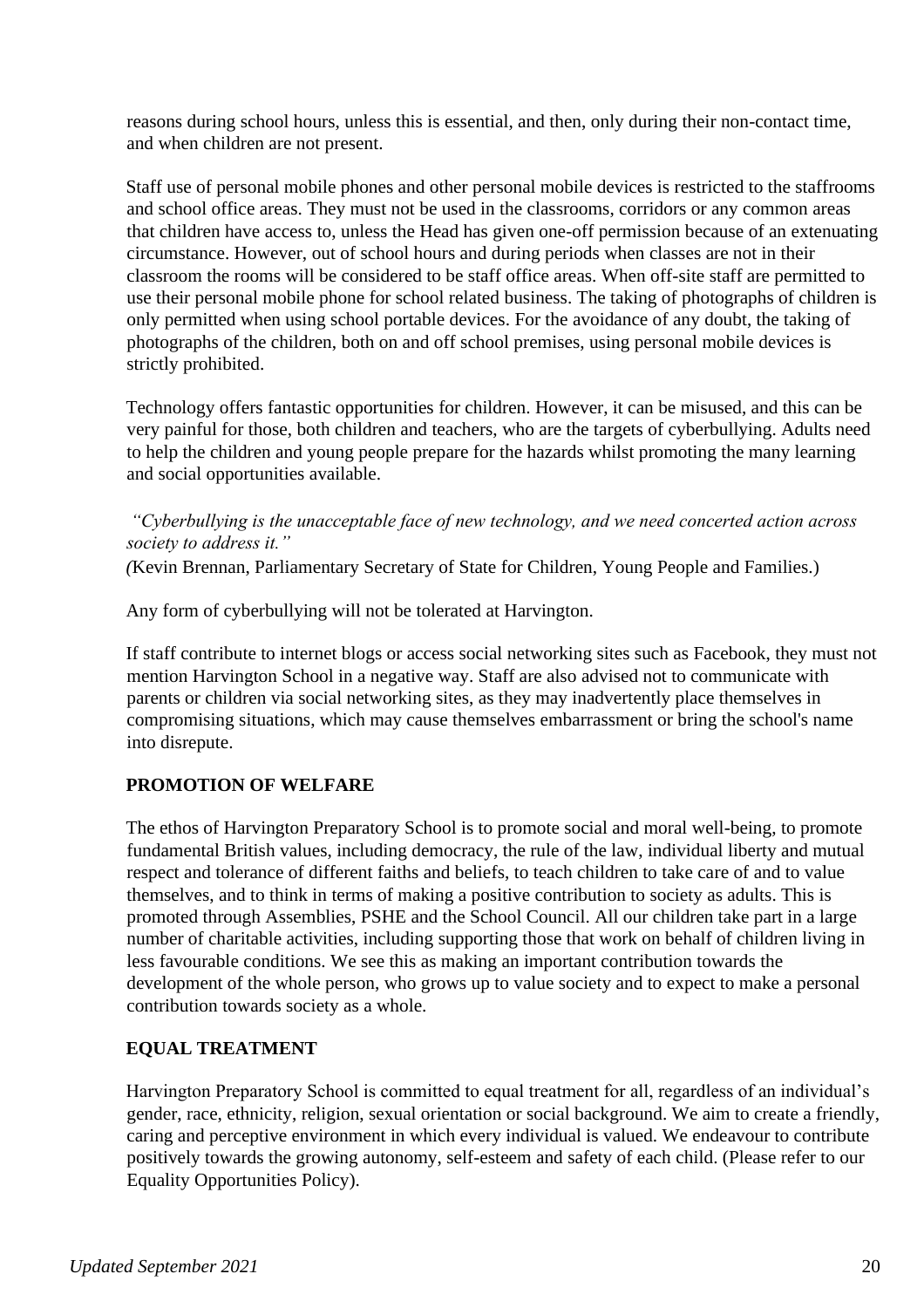## **BULLYING**

Bullying, harassment, victimisation and discrimination will not be tolerated. We treat all our children, their parents/carers and staff fairly and with consideration. We expect them to reciprocate towards each other, the staff and the school. Any kind of bullying is unacceptable. (Please refer to our Anti-Bullying Policy). Staff should be vigilant of any sexual harassment or sexual violence issues with regard to peer-on-peer-abuse.

# **FEMALE GENITAL MUTILATION (FGM)**

In **October 2015**, it became mandatory for teachers to report to the police cases where they discover that an act of FGM appears to have been carried out. Unless the teacher has good reason not to, they should discuss such a case with the DSP and involve children's social care as appropriate.

# **EARLY HELP ASSESSMENTS**

An Early Help Assessment or (EHA) is a means for families to access a range of support form a range of agencies other than school. This process is used as a supportive measure. If there are concerns around a child's health or development the school may invite parents or guardians to complete an EHA to consider what help can be provided.  $\sum_{s \in P_1}$ 

Harvington will support its children by:

- Encouraging self-esteem and self-assertiveness, through the curriculum as well as its relationships, whilst not condoning aggression or bullying.
- Promoting a caring, safe and positive environment within the school.  $\overline{S_{\text{EP}}^{\text{II}}}$
- Liaising and working together with all other support services and those agencies involved in the safeguarding of children.
- Notifying Children's Services as soon as there is a significant concern.
- Providing continuing support to a child about whom there have been concerns who leaves the school by ensuring that appropriate information is copied under confidential cover to the child's new school and ensuring the school medical records are forwarded as a matter of priority.

Harvington staff should look out for and recognise the following indicators for early help:

- Children showing signs of being drawn into anti-social or criminal behaviour including gang involvement and association with organised crime groups
- The child is at risk of modern slavery, trafficking or exploitation
- The child is showing early signs of abuse and/or neglect
- The child is at risk of being radicalised or exploited
- The child is privately fostered

The DSL leads when early help is appropriate. Any assessments

# **CHILD MISSING FROM EDUCATION**

All children, regardless of their circumstances, are entitled to a full time education which is suitable to their age, ability, aptitude and any special educational needs they may have. Local authorities have a duty to

# *Updated September 2021* 21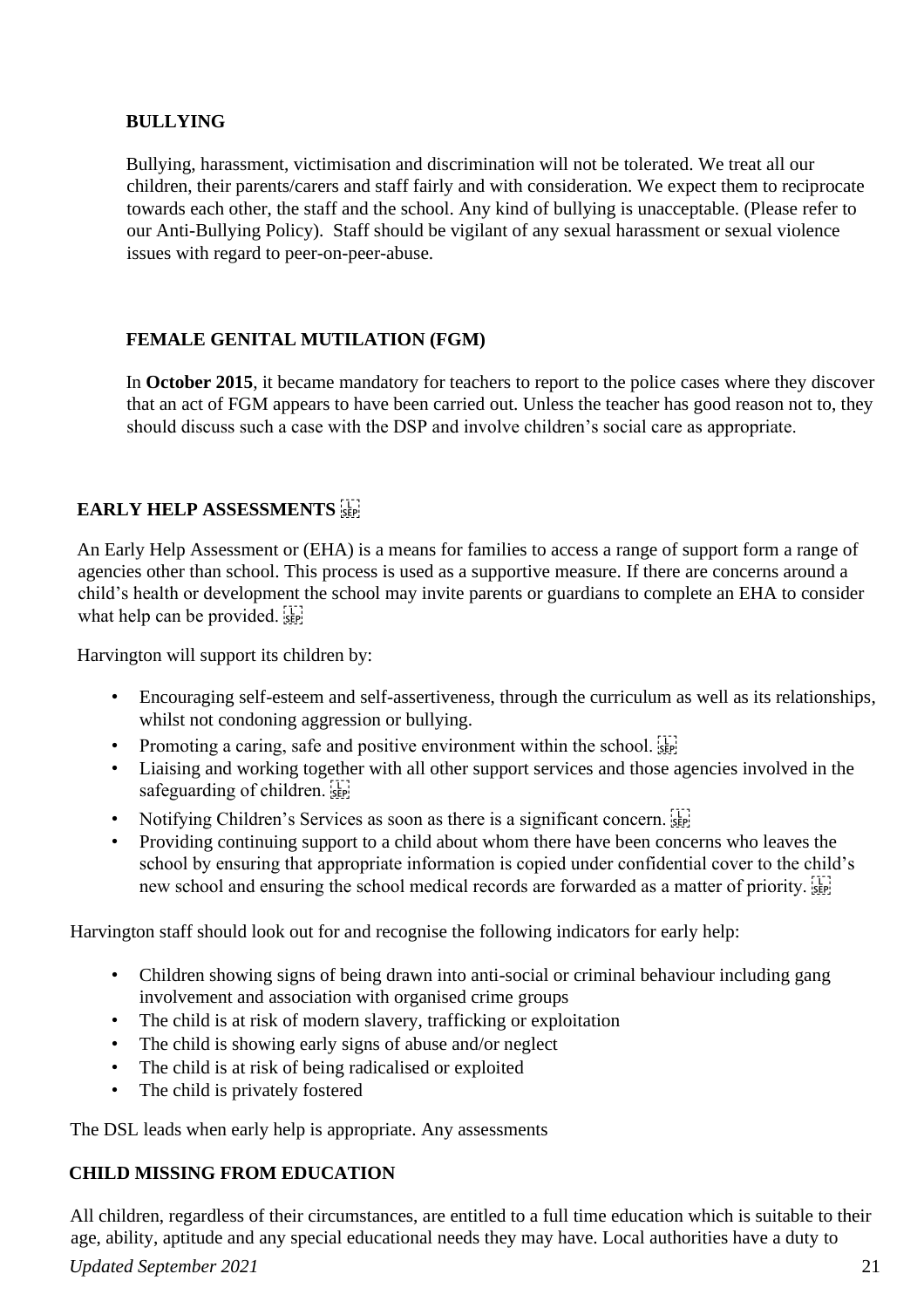establish, as far as it is possible to do so, the identity of children of compulsory school age who are missing education in their area.

A child going missing from education is a potential indicator of abuse or neglect. School and college staff should follow the school's or college's procedures for dealing with children that go missing from education, particularly on repeat occasions, to help identify the risk of abuse and neglect, including sexual exploitation, and to help prevent the risks of their going missing in future.

The law requires all schools to have an admission register and, with the exception of schools where all pupils are boarders, an attendance register. All pupils must be placed on both registers.

Harvington will inform the local authority of any child who is going to be deleted from the admission register where they:

- have been taken out of school by their parents and are being educated outside the school system e.g. home education
- have ceased to attend school
- have been certified by a medical practitioner as unlikely to be in a fit state of health to attend school before ceasing to be of compulsory school age,
- have been permanently excluded.

The local authority must be notified when a child is deleted from its register under the above circumstances. This should be done as soon as the grounds for deletion are met, but no later than deleting the child's name from the register. It is essential that schools comply with this duty, so that local authorities can, as part of their duty to identify children of compulsory school age who are missing education, follow up with any child who might be in danger of not receiving an education and who might be at risk of abuse or neglect.

The school will inform the local authority of any child who fails to attend school regularly, or has been absent without the school's permission for a continuous period of 10 school days or more, or at intervals determined by the Secretary of State.

## **HONOUR BASED VIOLENCE**

Honour based violence is a collection of practices, which are used to control behaviour within families or other social groups to protect perceived cultural and religious beliefs and/or honour. Such violence can occur when perpetrators perceive that a relative has shamed the family and / or community by breaking their honour code.

It can be distinguished from other forms of violence, as it is often committed with some degree of approval and/or collusion from family and/or community members.

# **Protection and Action to be Taken**

Any suspicion or disclosure of violence or abuse against a child in the name of honour will be treated equally seriously as any other suspicion or disclosure of significant harm against a child. However, there are significant differences in the immediate response required. Bearing in mind the specific practice issues set out, where the concerns about the welfare and safety of the child or young person are such that a referral to

## *Updated September 2021* 22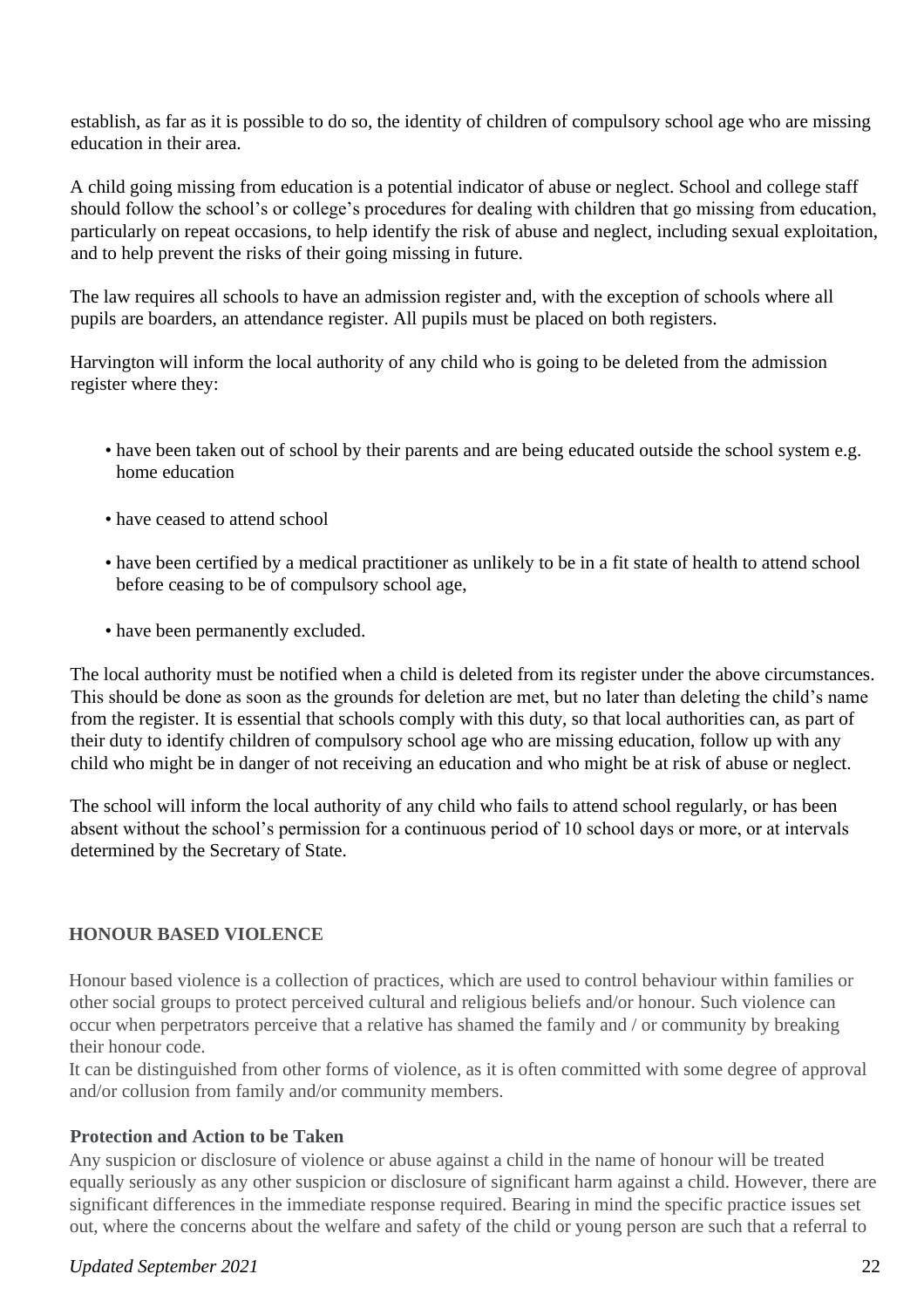Children's social care should be made the school's procedure for making a referral should be followed. Children may face significant harm if their families realise that they have asked for help. All aspects of their safety need to be carefully assessed at every stage. Initially this needs to address whether it is safe for them to return home following a disclosure. The child will need practical as well as emotional support and information about their rights and choices.

In cases of violence in the name of honour and of forced marriage, it is essential to consider other siblings in the family that may be experiencing, or at risk of, the same abuse.

As with all safeguarding and child protection issues, accurate record keeping in all cases of violence/abuse in the name of honour is important. Records should:

- . Be accurate, detailed, clear and include the date; .
	- Use the person's own words in quotation marks;
- . Document any injuries include photographs, body maps or pictures of their injuries;
- . Only be available to those directly involved in the person's case.

Staff must take care that information which increases the risk to the child is not inadvertently shared with family members.

## **The 'One Chance Rule'**

Staff working with victims of honour based violence need to be aware of the 'one chance' rule. That is, they may only have one chance to speak to a potential victim and thus they may only have one chance to save a life. Staff must be aware of their responsibilities and obligations when they come across these cases. If the victim is allowed to walk out of the door without support being offered, that one chance might be wasted. Some families go to considerable lengths to find their children who run away, and young people who leave home are at risk of significant harm if they are returned to their family. They may be reported as missing by their families, but no mention is made of the reason. It is important that underlying reasons are explore the before any decisions are made.

# **SPECIFIC SAFEGUARDING ISSUES**

Expert and professional organisations are best placed to provide up-to-date guidance and practical support on specific safeguarding issues. For example NSPCC offers information for schools and colleges on the TES website and also on its own website www.nspcc.org.uk Schools and colleges can also access broad government guidance on the issues listed below via the GOV.UK website:

- child sexual exploitation (CSE Feb 2017) (also see Annex 1)
- bullying
- online/cyberbullying
- peer on peer abuse
- domestic violence
- drugs
- fabricated or induced illness
- faith abuse
- female genital mutilation (FGM) and honour based violence– (also see Annex1)  $\Box$ forced marriage
- gangs and youth violence
- gender-based violence/violence against women and girls (VAWG)
- mental health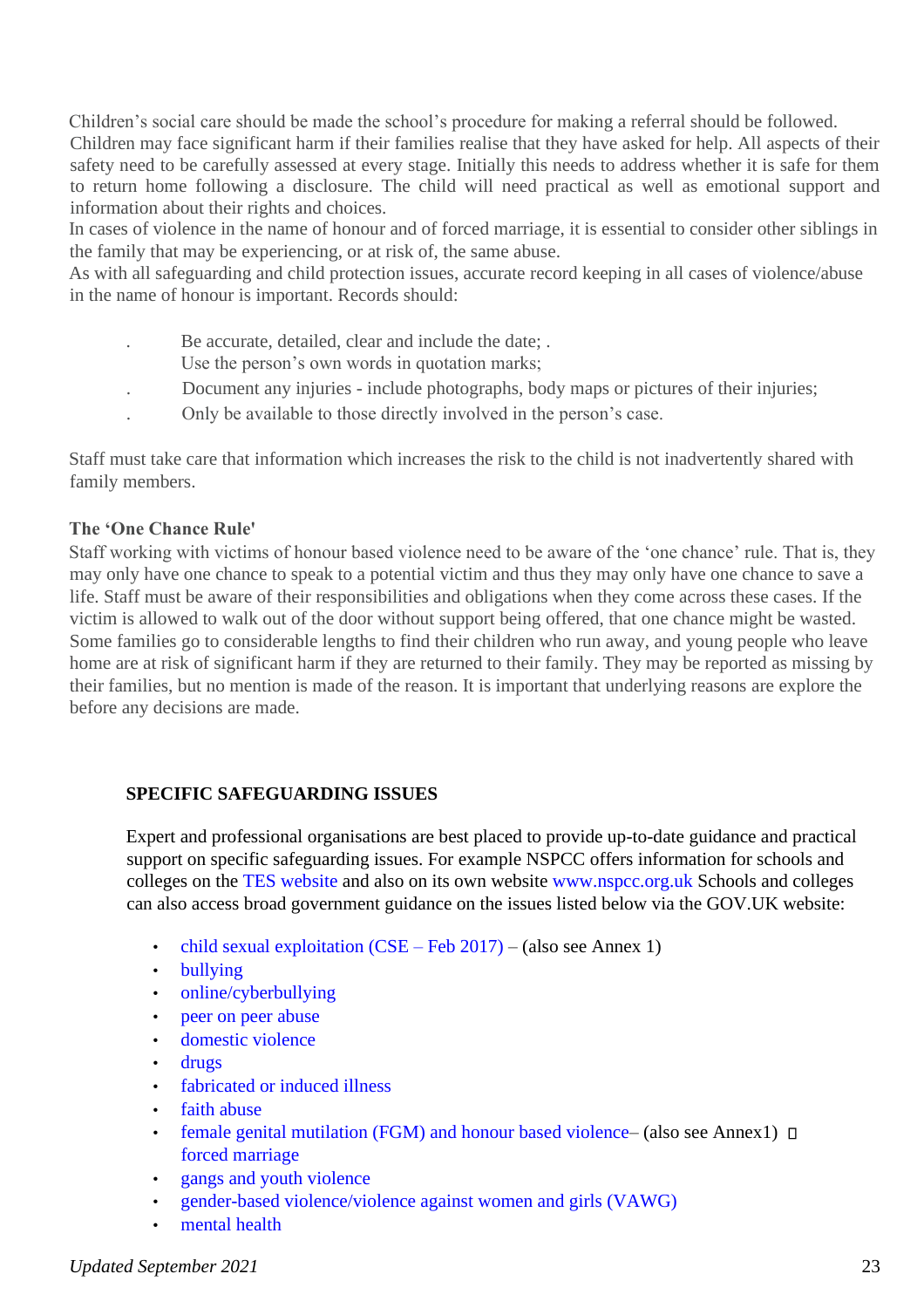- hate
- faith abuse
- children missing education
- fabricated or induced illness
- private fostering
- preventing radicalisation
- relationship abuse
- sexting
- teenage relationship abuse
- trafficking
- child criminal exploitation & County Lines

# **It is vital to remember that abuse, neglect and safeguarding issues are complex and can overlap with one another.**

#### **SEE THE FOLLOWING:**

Annex 1: What is child abuse?

Annex 2: Guidance on record keeping

Annex 3: Symptoms

Annex 4: Procedure to be followed in the event of a parent failing to collect a child at the appointed time

Annex 5: Procedure to be followed in the event of a child going missing

Annex 6: Registering the children to before and after school activity Annex

7: Personal care guidelines

Annex 8: Unaccompanied Visitors

## **ANNEX 1: WHAT IS CHILD ABUSE?**

## **TYPES OF ABUSE AND NEGLECT**

#### **Abuse**:

A form of maltreatment of a child. Somebody may abuse or neglect a child by inflicting harm, or by failing to act to prevent harm. They may be abused by an adult or adults or another child or children.

## **Physical abuse**:

A form of abuse which may involve hitting, shaking, throwing, poisoning, burning or scalding, drowning, suffocating or otherwise causing physical harm to a child. Physical harm may also be caused when a parent or carer fabricates the symptoms of, or deliberately induces, illness in a child.

## **Upskirting:**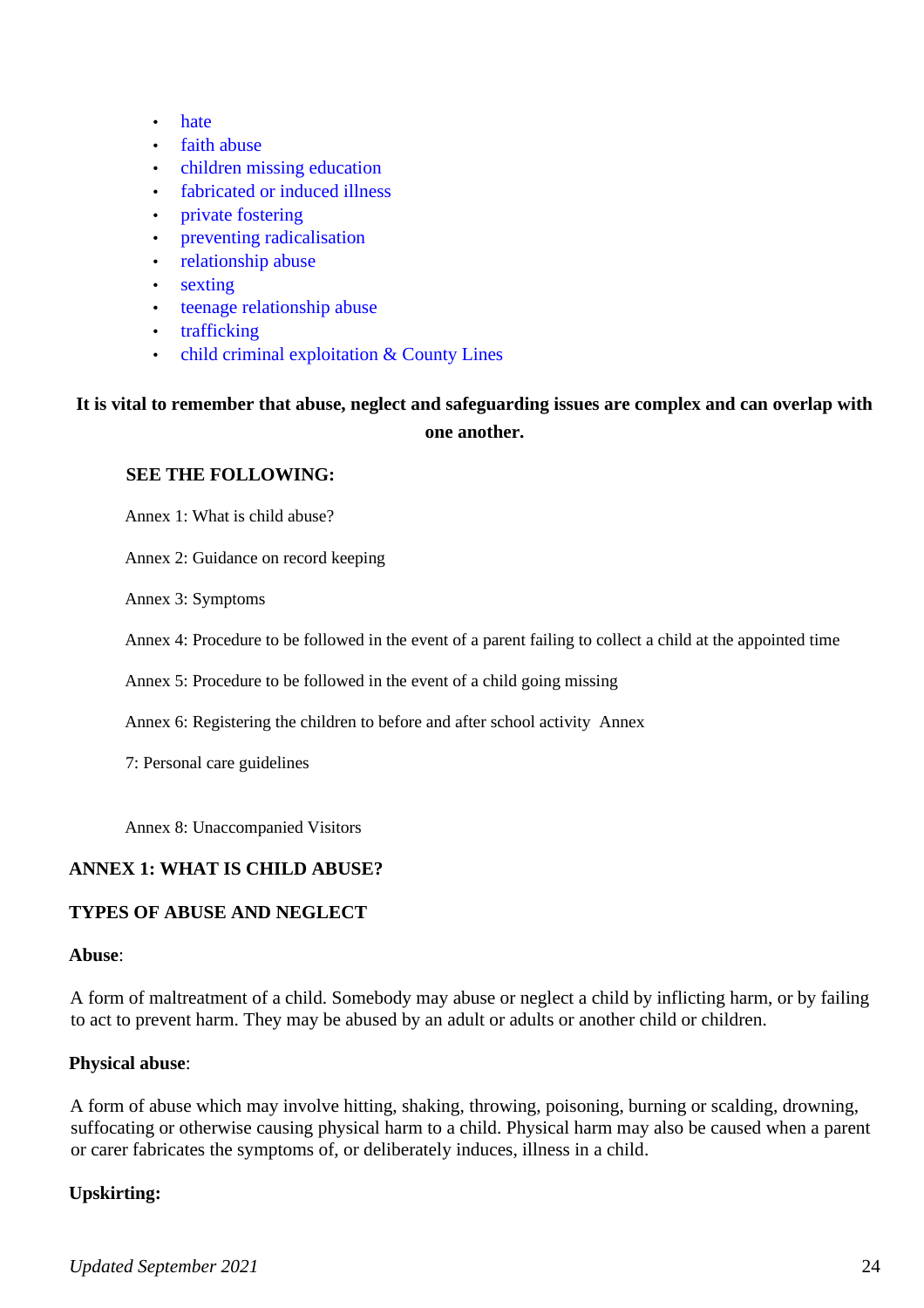This typically involves taking a picture under a person's clothing without them knowing, with the intention of viewing their genitals or buttocks to obtain sexual gratification or cause th victim humiliation, distress or alarm. This is now a criminal act under the Voyayerism act of February 2019. The Act specifically states that the culprit cannot claim that images were just taken for a 'laugh'.

#### **Emotional abuse**:

The persistent emotional maltreatment of a child such as to cause severe and adverse effects on the child's emotional development. It may involve conveying to a child that they are worthless or unloved, inadequate, or valued only insofar as they meet the needs of another person. It may include not giving the child opportunities to express their views, deliberately silencing them or 'making fun' of what they say or how they communicate. It may feature age or developmentally inappropriate expectations being imposed on children. These may include interactions that are beyond a child's developmental capability as well as overprotection and limitation of exploration and learning, or preventing the child participating in normal social interaction. It may involve seeing or hearing the ill-treatment of another. It may involve serious bullying (including cyberbullying), causing children frequently to feel frightened or in danger, or the exploitation or corruption of children. Some level of emotional abuse is involved in all types of maltreatment of a child, although it may occur alone.

#### **Sexual abuse**:

The forcing or enticing a child or young person to take part in sexual activities, not necessarily involving a high level of violence, whether or not the child is aware of what is happening. The activities may involve physical contact, including sexual assault by penetration (for example rape or oral sex) or non-penetrative acts such as masturbation, kissing, rubbing and touching outside of clothing. They may also include noncontact activities, such as involving children in looking at, or in the production of, sexual images, watching sexual activities, encouraging children to behave in sexually inappropriate ways, or grooming a child in preparation for abuse (including via the internet). Also, sexual harassment, such as sexual comments, remarks, jokes and online sexual harassment, which may be standalone or part of a broader pattern of abuse. Sexual abuse is not solely perpetrated by adult males. Women can also commit acts of sexual abuse, as can other children.

## **Neglect**:

The persistent failure to meet a child's basic physical and/or psychological needs, likely to result in the serious impairment of the child's health or development. Neglect may occur during pregnancy as a result of maternal substance abuse. Once a child is born, neglect may involve a parent or carer failing to: provide adequate food, clothing and shelter (including exclusion from home or abandonment); protect a child from physical and emotional harm or danger; ensure adequate supervision (including the use of inadequate caregivers); or ensure access to appropriate medical care or treatment. It may also include neglect of, or unresponsiveness to, a child's basic emotional needs.

'All staff should be aware of indicators, which may signal that children are at risk from, or are involved with serious violent crime. These may include increased absence from school, a change in friendship or relationships with older individuals or groups, a significant decline in performance, signs of self-harm or a significant change in wellbeing, or signs of assault or unexplained injuries. Unexplained gifts or new possessions could also indicate that children have been approached by, or are involved with, individuals associated with criminal networks or gangs.' **KCSIE 2020** 

## **Domestic Abuse:**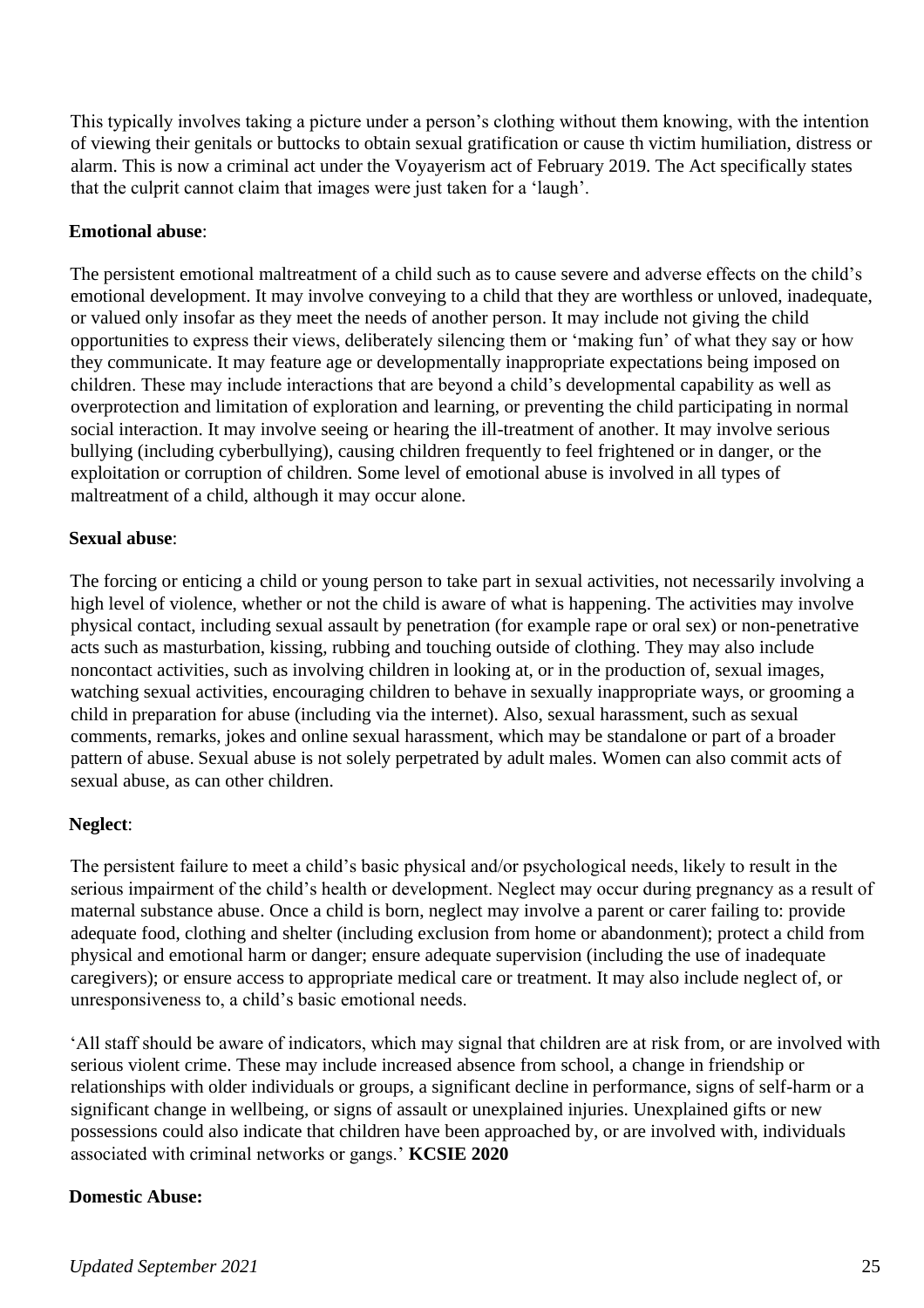This is not directly the abuse of children but its significance for young people's wellbeing means that it is emphasized in KCSiE (2020). It is defined as any incident or pattern of incidents of controlling, coercive, threatening behaviour, violence or abuse between those aged 16 or over who are, or have been, intimate partners or family members regardless of gender or sexuality. The abuse can encompass psychological, physical, sexual, financial and emotional. All children can witness and be adversely affected by domestic abuse in the context of their home life where domestic abuse occurs between family members. Exposure to domestic abuse and/or violence can have a serious, long lasting emotional and psychological impact on children. In some cases, a child may blame themselves for the abuse or may have had to leave the family home as a result.

Operation Encompass operates in the majority of police forces across England, but has not yet incorporated all the schools in Ealing. It helps police and schools work together to provide emotional and practical help to children. The system ensures that when police are called to an incident of domestic abuse, where there are children in the household who have experienced the domestic incident, the police will inform the key adult (usually the designated safeguarding lead) in school before the child or children arrive at school the following day. This ensures that the school has up to date relevant information about the child's circumstances and can enable support to be given to the child according to their needs. The National Domestic Abuse Helpline Refuge runs the National Domestic Abuse Helpline, which can be called free of charge and in confidence, 24 hours a day on 0808 2000 247. Its website provides guidance and support for potential victims, as well as those who are worried about friends and loved ones. It also has a form through which a safe time from the team for a call can be booked. Additional advice on identifying children who are affected by domestic abuse and how they can be helped is available at:

https://www.nspcc.org.uk/what-is-child-abuse/types-of-abuse/domestic-abuse/ https://safelives.org.uk/sites/default/files/resources/Safe%20Young%20Lives%20web.pdf

# *The NSPCC defines child abuse:*

*"Child abuse is the term used when an adult harms a child or a young person under the age of 18. Child abuse can take four forms, all of which can cause long-term damage to a child: physical abuse, emotional abuse, neglect and child sexual abuse. Bullying and domestic violence are also forms of child abuse.* 

*"A child may be experiencing abuse if he or she is:* 

- *Frequently dirty, hungry or inadequately dressed*
- Left in unsafe situations, or without medical attention  $\Box$  Constantly "put down," insulted, sworn *at or humiliated*
- *Appearing afraid of parents or carers*
- *Severely bruised or injured*
- *Displaying sexual behaviour which does not seem appropriate for their age*
- *Growing up in a home where there is domestic violence*
- *Living with parents or carers involved in serious drug or alcohol abuse*

*"Remember, this list does not cover every child abuse possibility. You may have seen other things in the child's behaviour or circumstances that worry you. Abuse is always wrong and it is never the young person's fault."*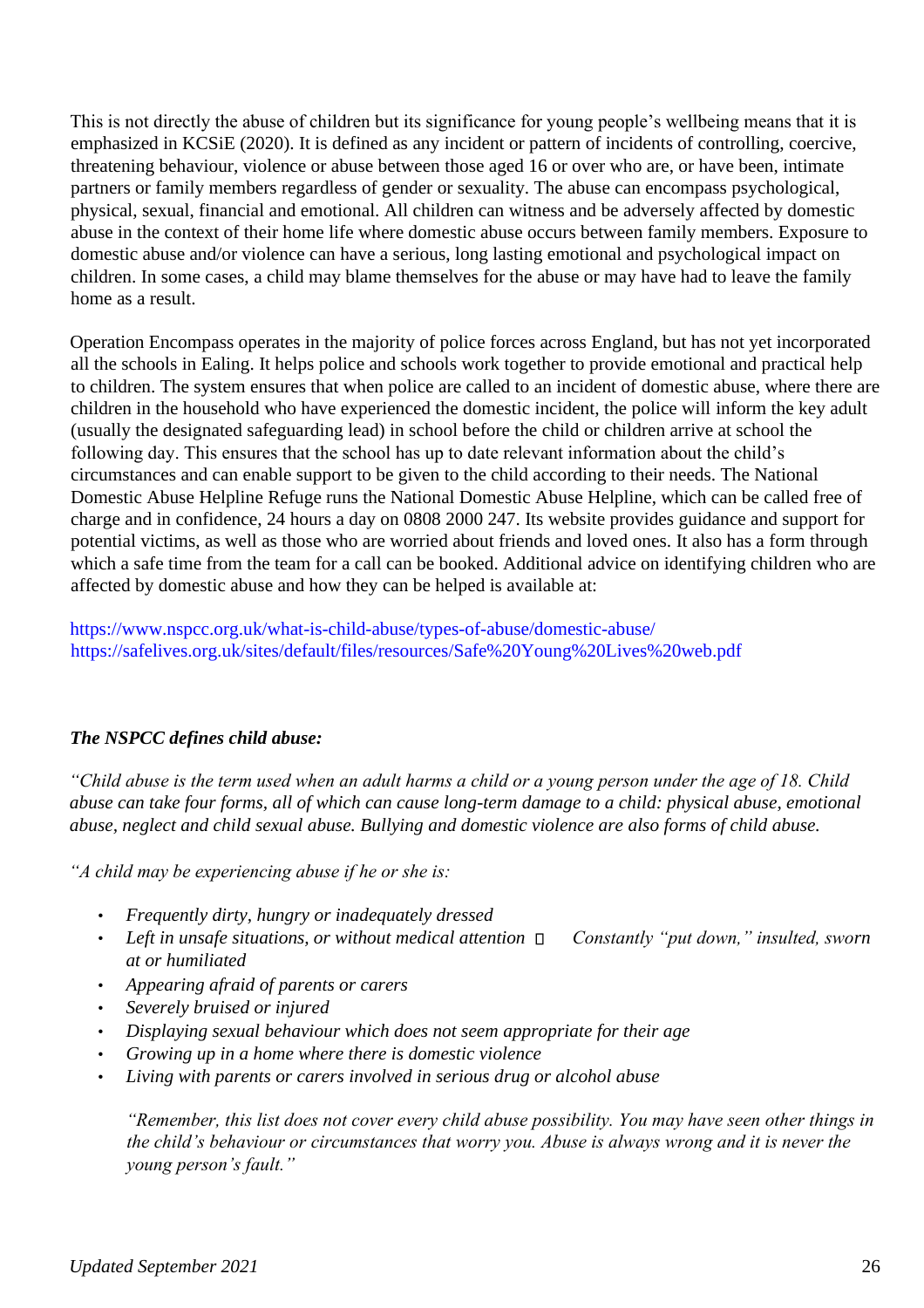## **FURTHER INFORMATION ON CHILD SEXUAL EXPLOITATION AND FEMALE GENITAL MUTILATION**

#### **Child sexual exploitation (CSE Feb 2017):**

"Child sexual exploitation is a form of child sexual abuse. It occurs where an individual or group takes advantage of an imbalance of power to coerce, manipulate or deceive a child or young person under the age of 18 into sexual activity (a) in exchange for something the victim needs or wants, and/or (b) for the financial advantage or increased status of the perpetrator or facilitator. The victim may have been sexually exploited even if the sexual activity appears consensual. Child sexual exploitation does not always involve physical contact; it can also occur through the use of technology".

**Female Genital Mutilation (FGM):** professionals in all agencies, and individuals and groups in relevant communities, must be alert to the possibility of a girl being at risk of FGM, or already having suffered FGM and **must report it to the police**. Staff with teaching responsibilities have a legal duty to act with regards to concerns about FGM carried out on a girl under 18 years, but all staff must speak to the DSL where there are concerns. There is a range of potential indicators that a child or young person may be at risk of FGM, which individually may not indicate risk but if there are two or more indicators present this could signal a risk to the child or young person. Victims of FGM are likely to come from a community that is known to practise FGM. Professionals should note that girls at risk of FGM may not yet be aware of the practice or that it may be conducted on them, so sensitivity should always be shown when approaching the subject. Staff should activate local safeguarding procedures, using existing national and local protocols for multi-agency liaison with police and children's social care.

# **Annex 2: GUIDANCE ON RECORD KEEPING**

#### **Record of concerns**

This is useful where a Case Conference is called. The record should include the following information:

- The physical or behavioural signs arousing concern
- A child disclosing that they have been sexually abused (this MUST be reported)
- Conversations with a child
- Conversations with a parent
- Each contact with, or a referral to, another agency

#### **Records and reports for child safeguarding**

Good practice for keeping child safeguarding records include noting the date, event and action taken.

**All** concerns, discussions and decisions made, and the reasons for those decisions, should be recorded in writing. Information should be kept confidential and stored securely. It is good practice to keep concerns and referrals in a separate child protection file for each child.

Records should include:

*Updated September 2021* 27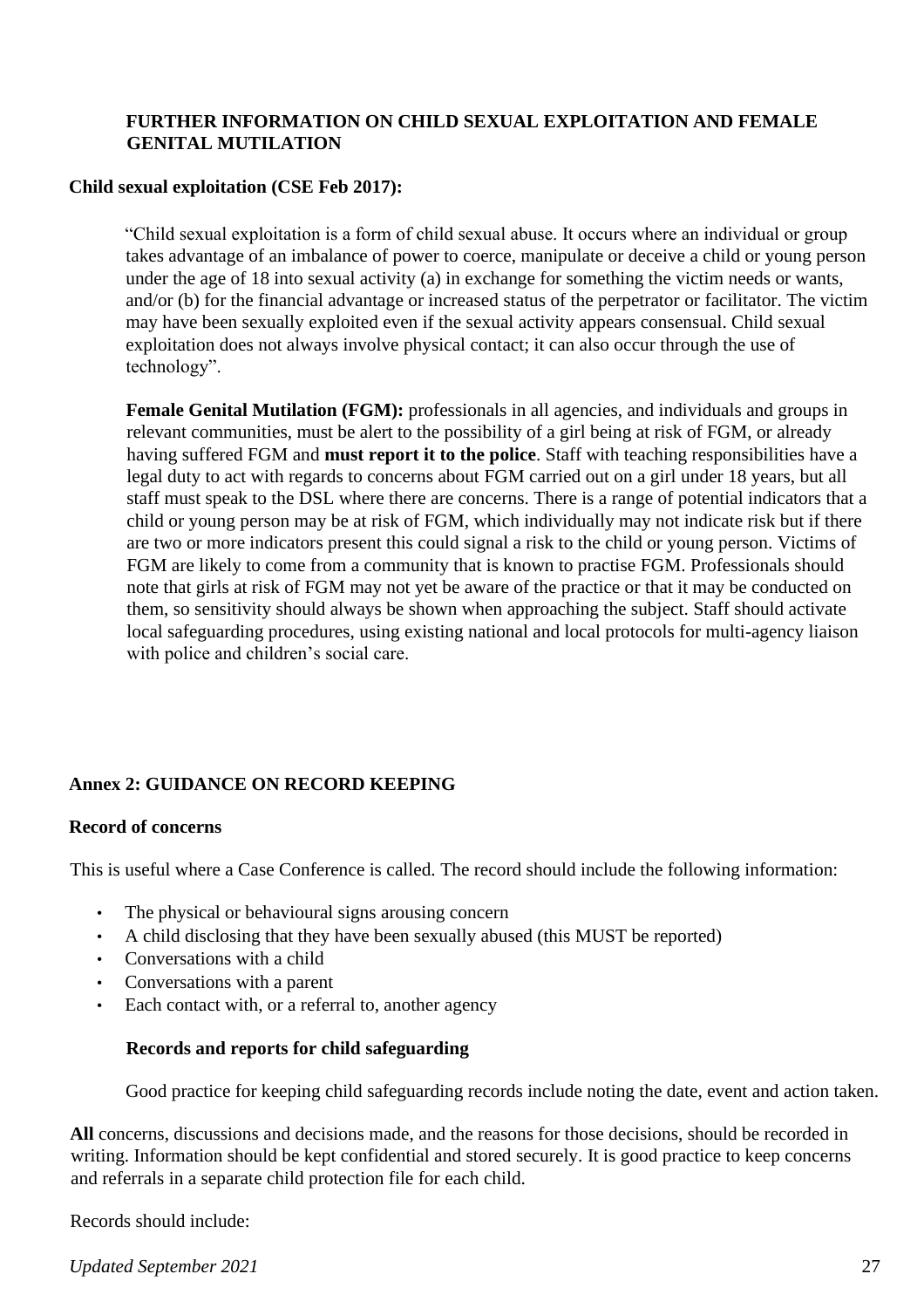- a clear and comprehensive summary of the concern;
- details of how the concern was followed up and resolved;
- a note of any action taken, decisions reached and the outcome. *(KCSiE Sept 2021)*

Reports prepared for child safeguarding conferences should focus on the child's:

- Educational progress and achievements
- **Attendance**
- **Behaviour**
- **Participation**
- Relations with other children
- Appearance, where appropriate
- Interaction with other children and adults

If relevant, reports should include what is known about the child's relations with his or her family and the family structure. Reports should be objective and based on evidence. They should distinguish between fact, observation, allegation and opinion.

The school should:

- Make reports available to the child's parents prior to the child safeguarding conference unless to do so would place the child at risk of significant harm.
- Provide written reports to the child protection conference.
- Arrange for an appropriate person from the school to attend the child safeguarding conference.
- Ensure that child safeguarding records are held securely with limited access and separate from the main school child file.
- Transfer any child safeguarding records if the child moves schools.

Child safeguarding records can be kept on computer and are exempt from the disclosure provisions of the Data Protection Act 1984. For manual records, the Education (School Records) Regulations 1989 exempt information relating to child abuse from the requirement of disclosure. However, in cases of alleged child abuse, which come to court, the school may be required to provide its child safeguarding records.

## **Annex 3: SYMPTOMS**

Symptoms that can be valuable pointers to an underlying problem:

## **Signs of physical abuse**

- Unexplained physical injuries or burns
- Improbable excuses given for injuries
- Refusal to discuss injuries
- Admission of excessive punishment  $\Box$  Bald patches
- Withdrawal from physical contact
- Arms and legs kept covered in hot weather
- Fear of returning home
- Fear of medical help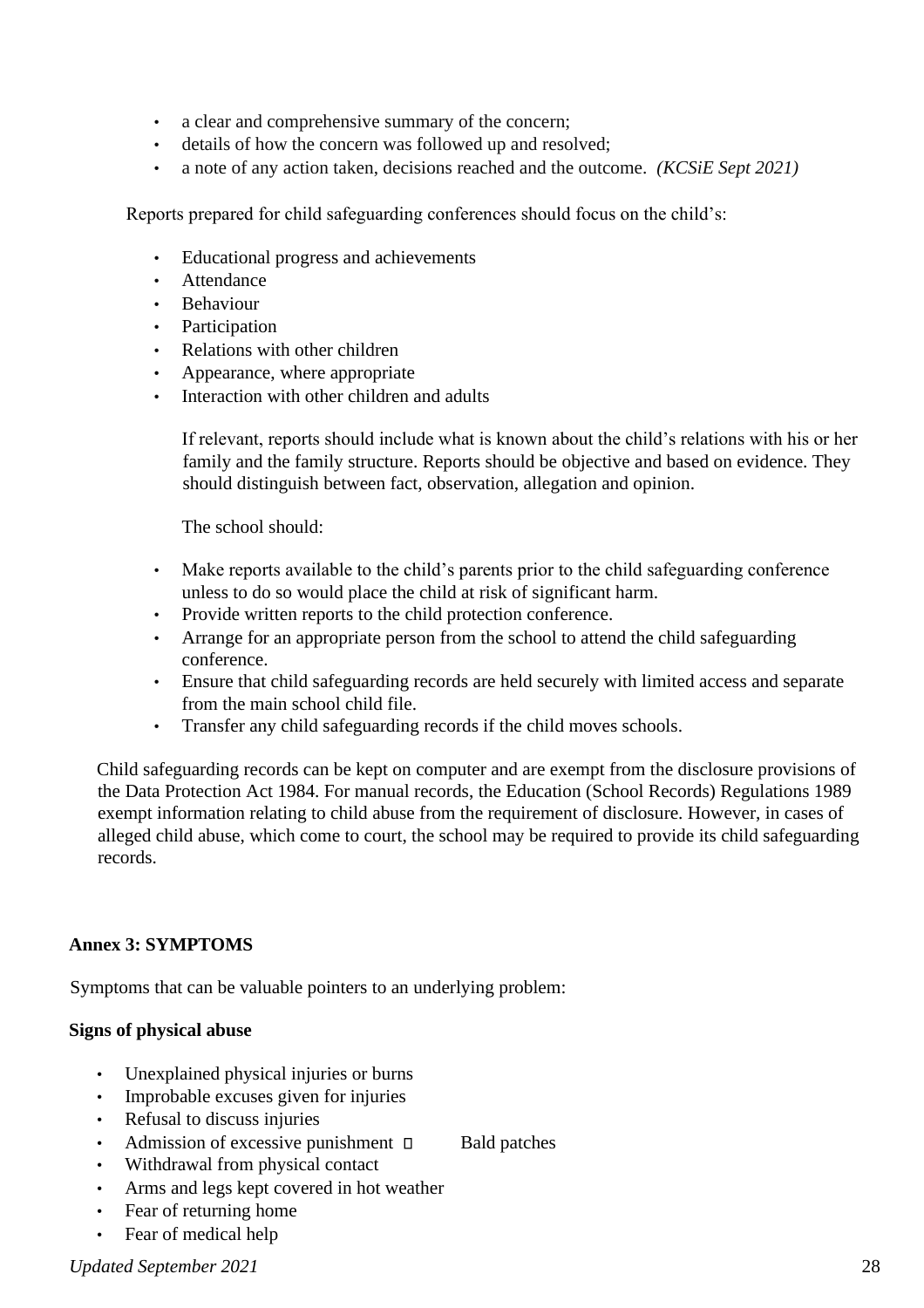- Self-destructive tendencies
- Aggression towards others
- Running away

#### **Signs of emotional abuse**

- Delay in physical, mental and emotional development
- Admission of excessive punishment
- Over-reaction to mistakes
- Sudden speech disorders
- Fear of new situations
- Inappropriate emotional responses to painful situations
- Neurotic behaviour, e.g. rocking, hair twisting, thumb sucking
- Self mutilation
- Fear of parents being contacted
- Extremes of passivity or aggression
- Drug/solvent abuse
- Running away
- Compulsive stealing/scavenging

#### **Neglect**

- Constant hunger
- Poor personal hygiene
- Constant tiredness
- Poor state of clothing
- Emaciation
- Frequent lateness or non-attendance at school
- Untreated medical problems
- Destructive tendencies
- Low self-esteem
- Neurotic behaviour
- Running away
- Compulsive stealing or scavenging

## **Annex 4: PROCEDURE TO BE FOLLOWED IN THE EVENT OF A PARENT FAILING TO COLLECT A CHILD AT THE APPOINTED TIME**

#### **Procedure**

At the end of the school day all children wait with their form teacher in the playground.

Should a parent fail to collect:

- The child is taken to the After School Care and the school office notified if they are not collected within the next 15 mins.
- The admin team to contact person due to collect the child via telephone. (All numbers are in emergency contact folders in school office).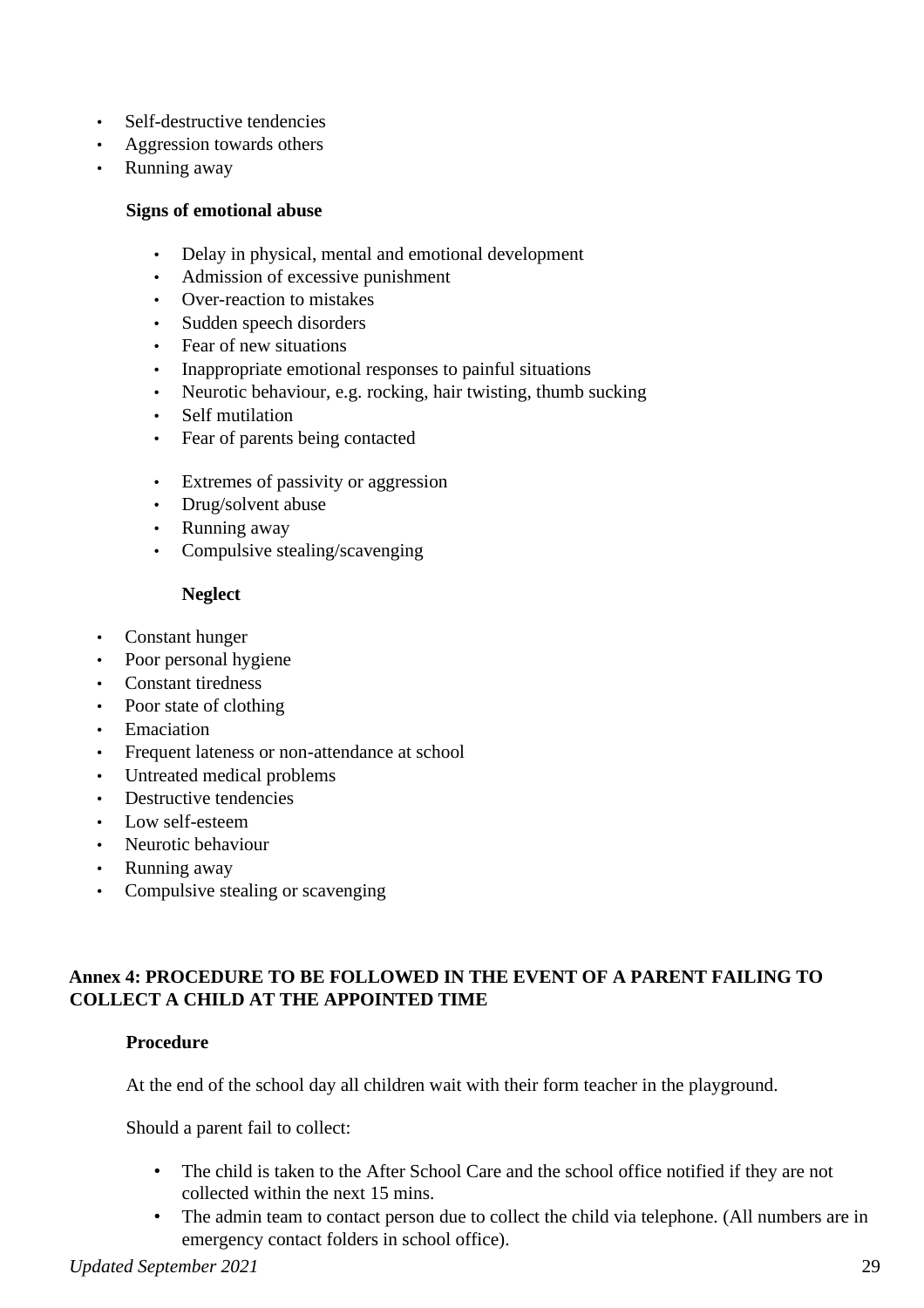- If no reply, use other contact numbers for that person in the first instance. Then, try other numbers on emergency contact form until contact has been made and an arrangement made for the collection of the child.
- If a notification of a late collection has not been received and a child has not been collected within 30 minutes of the time they were taken to the After School Care, the Head should be alerted.
- Continued attempts must be made to communicate with all contacts the school has for the child.
- If contact has not been established and there has been no indication why the child has not been collected within 90 minutes of the scheduled collection time for that day the Duty Social Work Team at Ealing should be contacted.

# **Annex 5: PROCEDURE TO BE FOLLOWED IN THE EVENT OF A CHILD GOING MISSING**

- Alert the Head and/or Deputy Head.
- Ensure safe supervision of remaining children. Then, all available staff to search inside and outside the building.
- Premises manager to study CCTV film with school secretary and/or Head.
- Inform parent if not found within 15 minutes
- Alert the police if not found within 15 minutes
- After the event Head to conduct a full review and produce a written report

## **Annex 6: REGISTERING THE CHILDREN TO BEFORE AND AFTER SCHOOL ACTIVITIES**

All children are registered for before (Breakfast Club) and after school activities. Registers are either stored in the school offices or with club leaders, so that, in the event of a fire or evacuation, it is known who is in attendance. All registers in the office, in the event of an evacuation, will be taken out to the Fire Assembly Point by office staff.

## **Annex 7: PERSONAL CARE GUIDELINES**

• Planning for 'unplanned' events means that should a child have a wetting or soiling accident it is dealt with swiftly and in a sympathetic manner. Parents of EYFS children need to provide spare clothes which are kept in school, in the child's PE bag. For other year groups spare sets of school uniform and underwear are to be kept in a suitable place on each floor.

Staff should take care (both verbally and through their body language) to ensure that the child is never made to feel as if they are being a nuisance.

It is important that consideration is given to a suitable place for changing children and that privacy and dignity are ensured at all times

• For hygiene and infection control these are the procedures to follow when a child accidentally wets or soils or is sick while on the premises:

- Staff to wear disposable gloves and aprons while dealing with the incident